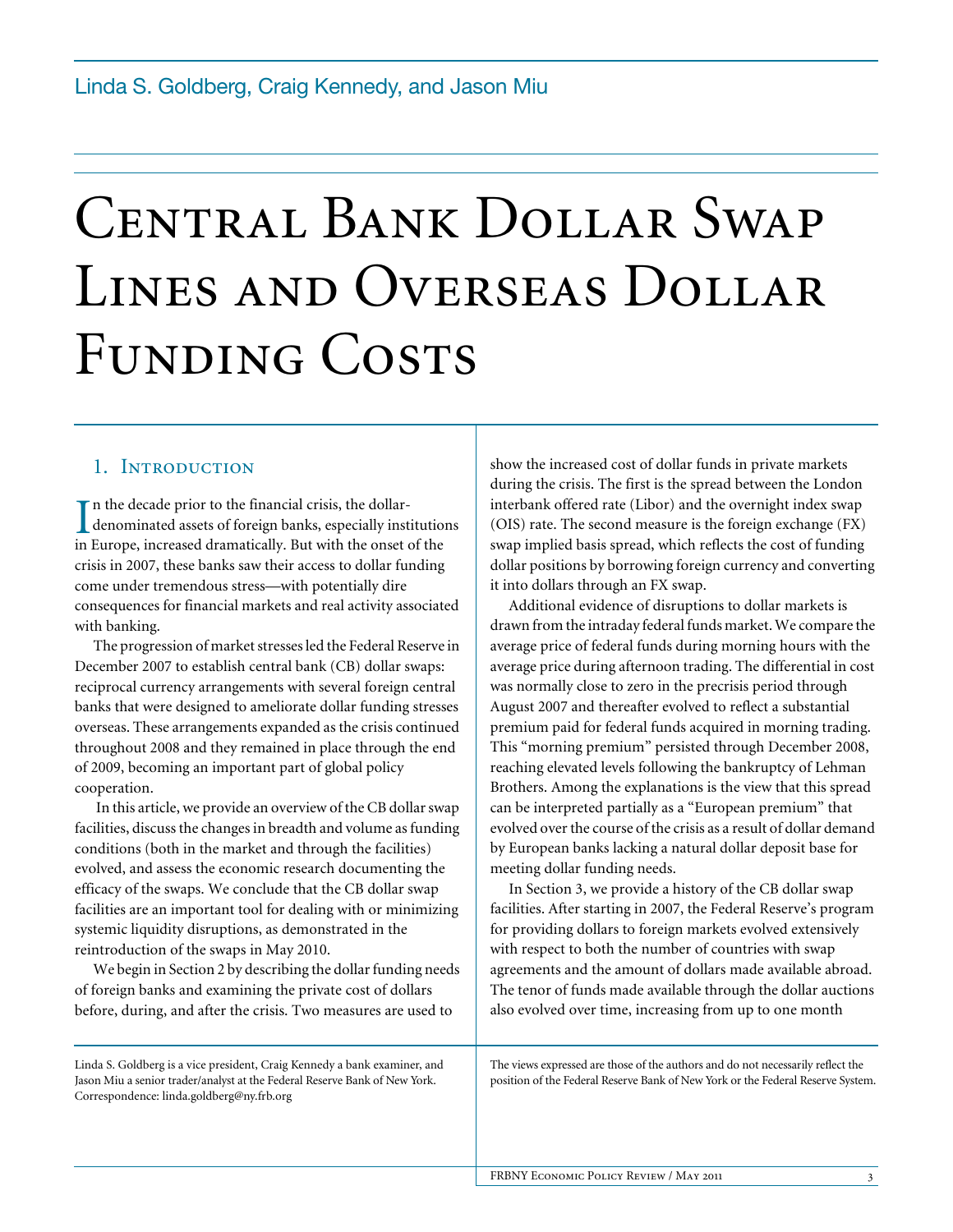initially to up to three months six months later, ultimately returning to primarily shorter tenors.

At the program's peak, longer term swaps dominated the total amount outstanding. Net dollars outstanding through the CB dollar swaps peaked at nearly \$600 billion toward the end of 2008, as banks hoarded liquidity over year-end, although some of this demand for dollars began to unwind following year-end. Amounts outstanding at the dollar swap facilities declined to less than \$100 billion by June 2009, to less than \$35 billion outstanding by October 2009, and to less than \$1 billion by the time the program expired on February 1, 2010. $<sup>1</sup>$ </sup>

In Section 4, we show the differential costs of accessing dollars at the official liquidity facilities, with the effective "allin" cost of dollars at the various central banks deriving from the specific facility designs and collateral policies. We show that, while funds obtained through the dollar swap facilities were competitively priced in the early stages of the crisis, the dollars acquired through overseas dollar swap facilities eventually cost more than those from the Federal Reserve's Term Auction Facility (TAF) or, as money market functioning improved, from the private market for most borrowers.

Funds obtained through dollar swap facilities were typically priced close to 100 basis points higher than the dollars that banks, including some foreign institutions in the United States, obtained at the TAF. Indeed, with funds at the TAF priced below indicative market rates for many banks, and with the minimum bid rate at the TAF the same as the rate of interest on excess reserves, participation in the TAF remained broad through much of 2009. In contrast, the dollar auctions of other central banks had dollars priced above the market rates that were available to many banks. Overall, taking into account the consequences of the auction structures and collateral considerations, we observe that the continued participation of some banks in the CB dollar swap auctions through the first half of 2009 reflected persistent pockets of supply shortages in the dollar markets. Credit tiering among banking counterparties continued, as did some self-selection of less creditworthy banks that continued to seek liquidity from the central banks auctioning dollars.

Section 5 presents evidence of the dollar swap facilities' effects on liquidity conditions in financial markets in the United States and abroad. First, we share anecdotal accounts from market participants—including dealers, brokers, and bank treasurers—who argue that the CB dollar swaps contributed to improved market conditions. Second, we argue that, despite the overall improvement, credit tiering remained for banks seeking access to liquidity. One piece of evidence comes from the Euro Interbank Offered Rate (Euribor) panel, where the FX swaps' implied basis spreads on dollars were quite different across banks with different strength ratings. By comparing the interest cost of euros for stronger, more moderate, and lower rated financial institutions in Europe, we conclude that the degree of credit tiering peaked in November 2008 and remained elevated well into the third quarter of 2009.

Third, we discuss the key findings, as well as the limitations, of a range of relevant econometric studies of the CB auctions' effects during the crisis. The main methodology is a type of event study that tracks the consequences for financial variables of announcements about liquidity facilities, whether these pertain to amounts to be offered, scope of access, or actual auction dates. Based on the effects on financial market spreads, the studies conclude that the TAF and the CB dollar swaps played important roles in reducing the cost of funds, especially when dollar liquidity conditions were under the most stress. While the results are compelling, we note the difficulty in using such studies as conclusive metrics of market effects.

We conclude in Section 6 with more forward-looking comments on the importance of currency swap facilities as part of a central bank's toolbox for managing and resolving crises.

## 2. Pressures in Dollar Funding **MARKETS**

In this section, we provide an overview of the initial pressures in dollar funding markets and the evolution of these pressures over time. We consider some measures of the cost of funds across markets and tenors, showing how the measures evolved over the period covered by the CB dollar swaps.

## 2.1 Demand for Dollars

To provide perspective on the pressures banks faced in the crisis period, we begin with the issue of how many U.S. dollars foreign banks needed and how these dollar needs were satisfied prior to the crisis.In brief, the high level of dollar-denominated assets that European banks were exposed to, both on and off balance sheet, and the banks' heavy reliance on short-term, wholesale markets to fund these assets exacerbated the significant strains in funding markets during 2008 and into 2009.

The foreign currency exposures of European banks had grown significantly over the decade preceding the crisis. Dollar

 $<sup>1</sup>$  This expiration date refers not to the maturity but to the last day for initiation</sup> of a swap. The Bank of Japan had a balance of \$100 million in twenty-nine-day funds, initiated on January 14, 2010, that matured on February 12, 2010. We do not explore here the reintroduction of the CB dollar swaps in May 2010.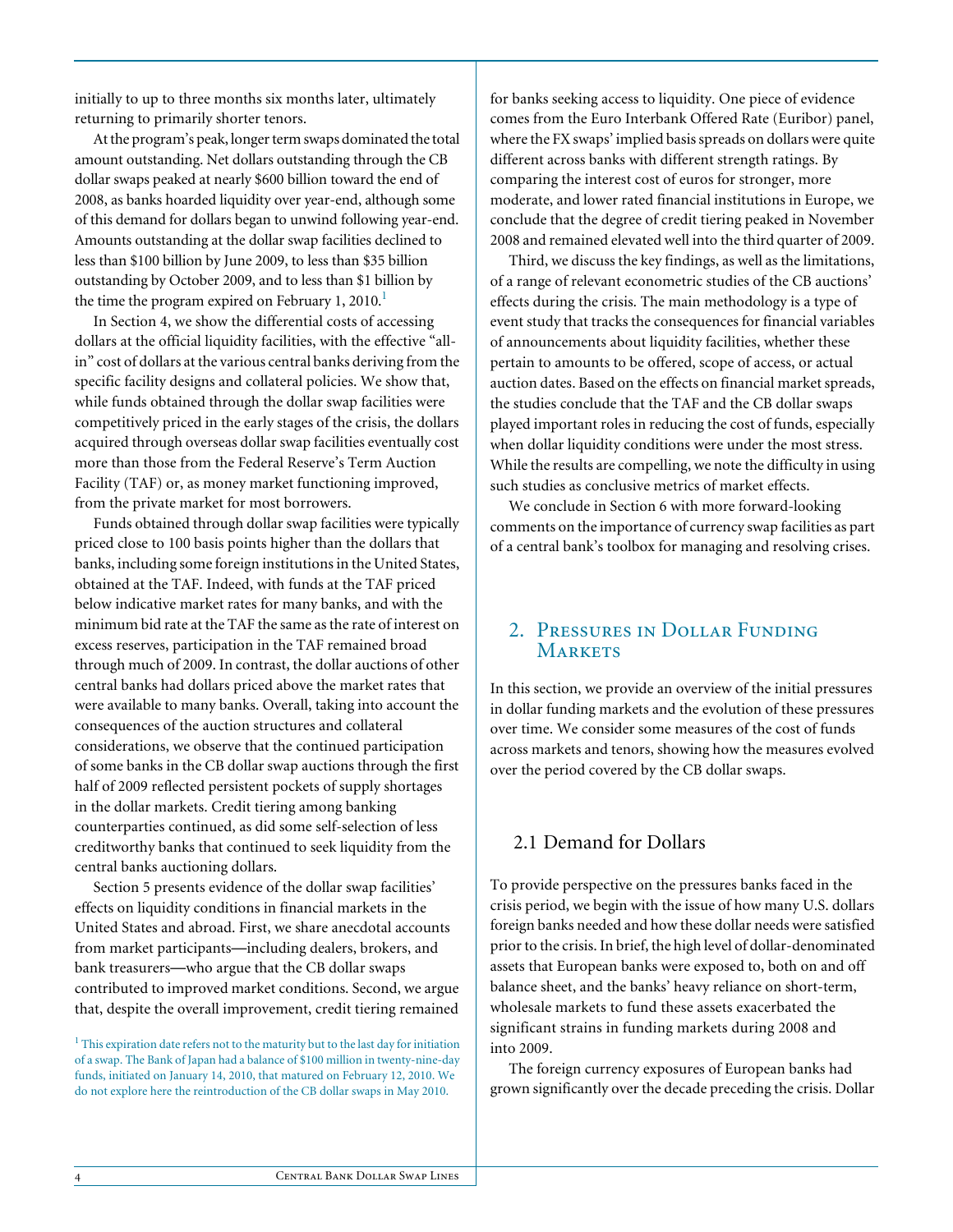exposures accounted for half of the growth in the banks' foreign exposures over the 2000-07 period (McGuire and von Peter 2009a). The on-balance-sheet dollar exposures of euro area, United Kingdom, and Swiss banks were estimated to exceed \$8 trillion in 2008, of which \$1.1 trillion to \$1.3 trillion was funded through short-term sources. The growth in dollar exposures can be attributed to a number of factors. Among them are differences in the bank regulatory framework that allowed European banks to invest in many of the highly rated, dollar-denominated structured finance products that proliferated at the time. $^2$  In addition, the continuing globalization of capital markets increasingly provided investment opportunities in nondomestic currencies for banks and investors globally.

Prior to the crisis, dollar exposures were funded from a range of sources, detailed in a series of articles published by the Bank for International Settlements. As shown by McGuire and von Peter (2009a, b), key sources of funds were money market funds (\$600 billion to \$1 trillion), the monetary authorities (\$500 billion), and the foreign exchange swap market (\$700 billion). Banks also turned to interbank borrowing, flows from U.S. based affiliates, and other sources.<sup>3</sup> Off-balance-sheet exposures to other contingent lines of credit and wholesale-funded conduits likely intensified the demand for dollars among European financial institutions. European banks (and other non-U.S. banks) lack a dollar-denominated retail deposit base and had grown increasingly reliant on wholesale funding sources to meet these expanding U.S. dollar liquidity needs.

Nearly all of these funding sources came under extreme stress in fall 2008 as escalating credit and liquidity concerns evolved into a much broader systemic issue after the failure of Lehman Brothers. In particular, the offshore wholesale market for dollars—that is, the Eurodollar market—and the FX swap market experienced particularly heightened strains. These strains were evident in the commonly cited spread between Libor and the OIS and the spread between the FX swap implied dollar funding cost and Libor, both of which reached historically wide levels in September 2008. The short-term nature of many of these funding sources and the accompanying "rollover" risk increased the potential for stressed banks to engage in widespread sales of dollar-denominated assets and contributed to a vicious cycle of downward pressures on asset prices.

 $2^{2}$  For example, many international bank regulators focused on capital as a percentage of risk-weighted assets, while U.S. and a few other international regulators included capital as a percentage of unweighted assets as well. As such, banks domiciled in regulatory regimes with a focus on risk-weighted assets were able to accumulate significant amounts of highly rated securities. <sup>3</sup> Baba, McCauley, and Ramaswamy (2009) and McGuire and Von Peter (2009a, b) discuss exposures to U.S. dollar funding. Cetorelli and Goldberg (2008, 2010) address the international transmission of shocks that can occur when managing global bank liquidity through internal capital markets.

## 2.2 Foreign Exchange Swap Basis

One metric used to measure funding stress in foreign exchange markets is the *foreign exchange swap basis.* To arrive at this metric, analysts take an implied measure of dollar funding from a foreign exchange swap using the uncovered interest rate parity formula and compare it with Libor. A foreign exchange swap is a contract combining an FX spot and forward transaction and whose price, according to the uncovered interest rate parity, is derived from the differential between interest rates in the domestic currency and the foreign currency.

For example, consider the cost of borrowing euros in unsecured markets and converting them to dollars and then comparing that with borrowing dollars directly in the unsecured markets. This cost is defined as:

$$
Basis_t^{eur, \S} \equiv \frac{F_{t, t+s}}{S_t} (1 + r_t^{eurLibor}) - (1 + r_t^{\S Libor}),
$$

where  $S_t$  is the foreign currency spot rate at time *t*,  $F_{t, t+s}$ is the foreign currency forward rate contracted at time *t* for delivery at time *t*+*s*, and  $r_t^{eurLibor}$  ( $r_t^{$Libor}$ ) is the uncollateralized euro (dollar) interest rate from time *t* to time *t+s*.

Normally, arbitrage would drive the basis to zero given that firms would choose the more attractive dollar funding option of either borrowing at dollar Libor or borrowing euros and swapping them into dollars. For example, if the FX basis is greater than zero, arbitragers could borrow dollars unsecured at a relatively low interest rate and then lend the dollars through an FX swap at a relatively higher implied interest rate. Yet, with the dollar shortage during the crisis, arbitragers were unable to borrow sufficient dollars in the unsecured market to take advantage of this opportunity. Consequently, because of the dollar shortage, non-U.S. banks faced market-based dollar funding costs that were higher than the dollar Libor rates would suggest.

As noted by Baba, McCauley, and Ramaswamy (2009) and Coffey, Hrung, and Sarkar (2009), there was a substantial deviation from this pricing during the crisis period: The cost of borrowing euros at the euro Libor and swapping the euros for dollars was higher than borrowing dollars at the dollar Libor. The history of the FX basis for one- and three-month funds shows that the premium paid for dollars in the FX swap market rose relative to normal levels in August 2007 but then soared to extremes of more than 400 basis points in October 2008 (Chart 1). The dislocations were broad-based across funding tenors and were also evident in other FX swap currency pairs, such as the dollar/yen.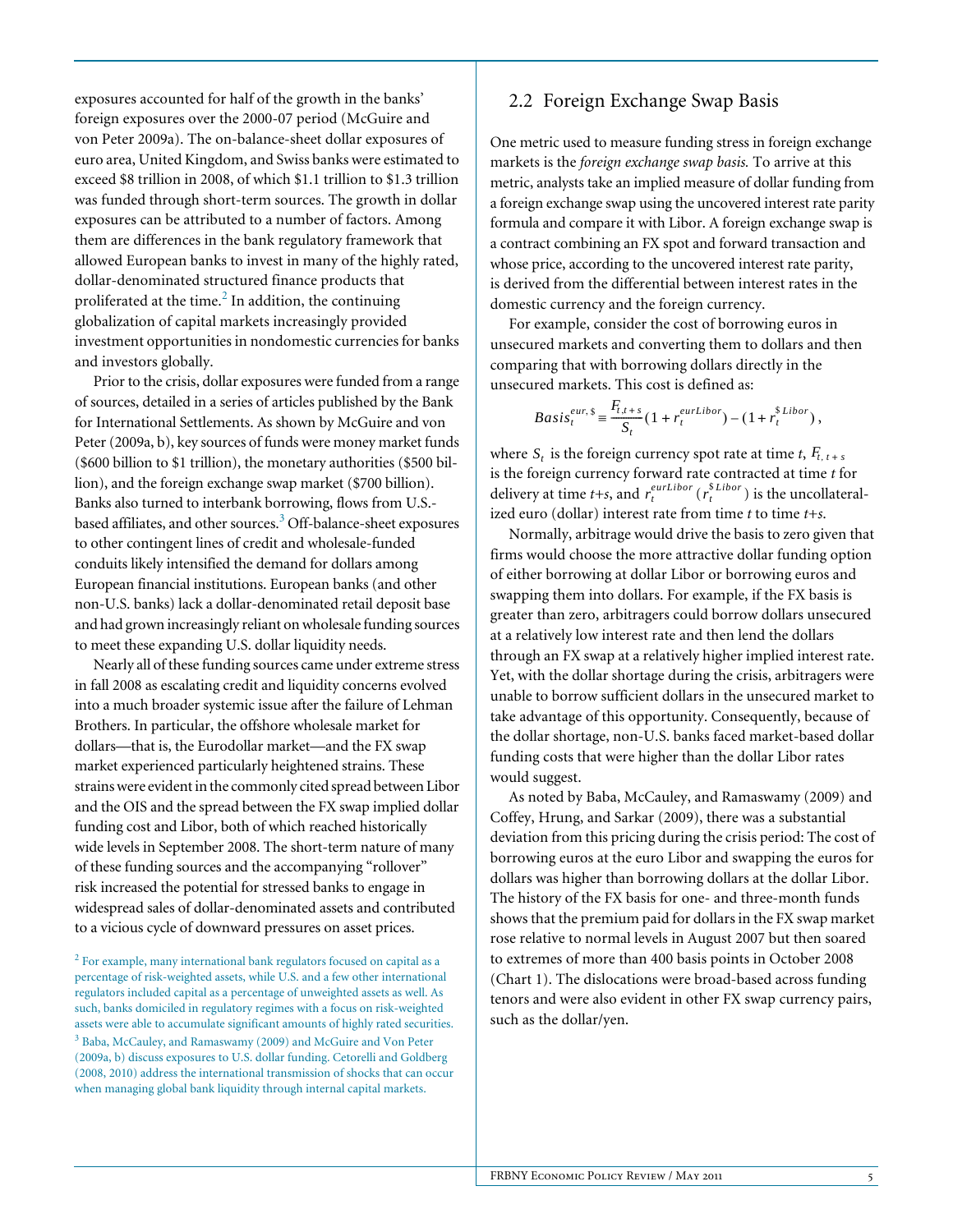

Sources: Reuters; Federal Reserve Bank of New York staff calculations.

## 2.3 Tiering in Costs of Dollar Funds

Since the FX swap basis is an average implied premium paid for dollar funds in the FX swap market relative to Libor, it does not fully capture the fact that different market participants likely have varying degrees of access to the unsecured markets—both in the amounts and in the rates at which counterparties would be willing to lend. For example, if a given bank can borrow euros at Euribor (a daily reference rate for the euro interbank market) but can borrow dollars only at Libor + 20 basis points in the unsecured markets, then the FX basis for that bank would be the implied U.S. dollar funding cost compared with  $(Libor + 20)$  rather than Libor, resulting in a smaller FX basis. This similarly applies to a bank's access to the unsecured euro cash markets used in calculating the implied U.S. dollar funding cost.

Our discussion of the FX basis emphasizes that the first part of the transaction reflects the cost of euros, in terms of interest rates by which companies in the euro area acquire liquidity before converting it into dollars through swap markets. However, the aggregate measure for  $r_t^{curLibor}$  is an average across a range of institutions bidding for euros in private markets. A closer look at the underlying data reveals that, as the crisis intensified, a pattern of deep and persistent implied credit tiering emerged within Euribor quotes. While broader market conditions may appear to have returned to close to normal conditions in mid-2009 when measured by indicators such as Libor-OIS spreads, these more detailed data, combined with anecdotal evidence, show that credit tiering was still very much in operation even after the CB dollar swaps were in effect and in the uncapped format. Credit tiering within the euro

#### CHART<sub>2</sub>





Sources: Euribor; Bloomberg; Moody's (bank financial strength ratings). Note: Panel banks' historical data are available starting September 2008.

borrowing market would likely extend to the cost of European banks acquiring dollars through private swap transactions.

Some evidence on this point comes from panel data related to the Euribor, whose rate is determined by a panel consisting of forty-three major banks, nearly all of them European. (By comparison, Libor's panel consists of only sixteen banks.) Each bank submits the interest rate it believes one prime bank is quoting to another prime bank in the euro market for tenors ranging from one week to one year. $^4$  The Euribor is calculated by averaging the middle 70 percent of the panel banks' reported borrowing rates. Historical data are available for the panel banks' contribution to Euribor beginning in September 2008.<sup>5</sup>

To check for credit tiering in the euro lending market, we classify each of the forty-three banks at each date based on its bank financial strength rating (BFSR). A bank's BFSR, which is reported by Moody's and ranges from A to E, is meant to reflect the bank's intrinsic soundness.<sup>6</sup> Each bank was classified as stronger (B- or higher), adequate (C or C+), or modest (C- or lower). Using a range of tenors, we examine each bank category's average borrowing rate relative to the Euribor

<sup>4</sup> Tenors include one week, two weeks, three weeks, and periods ranging from one month to twelve months.

<sup>&</sup>lt;sup>5</sup> Historical data are available at http://www.euribor.org/html/content/ euribor\_data.html.

<sup>&</sup>lt;sup>6</sup> The rankings take five factors into consideration: franchise value, risk positions, regulatory environment, operational environment, and financial fundamentals. See http://www.moodys.com/cust/content/ Content.ashx?source=StaticContent/Free%20Pages/ Products%20and%20Services/Static%20Projects/GBRM/pdf/ Global\_Bank\_Rating\_Methodology-Brochure.pdf.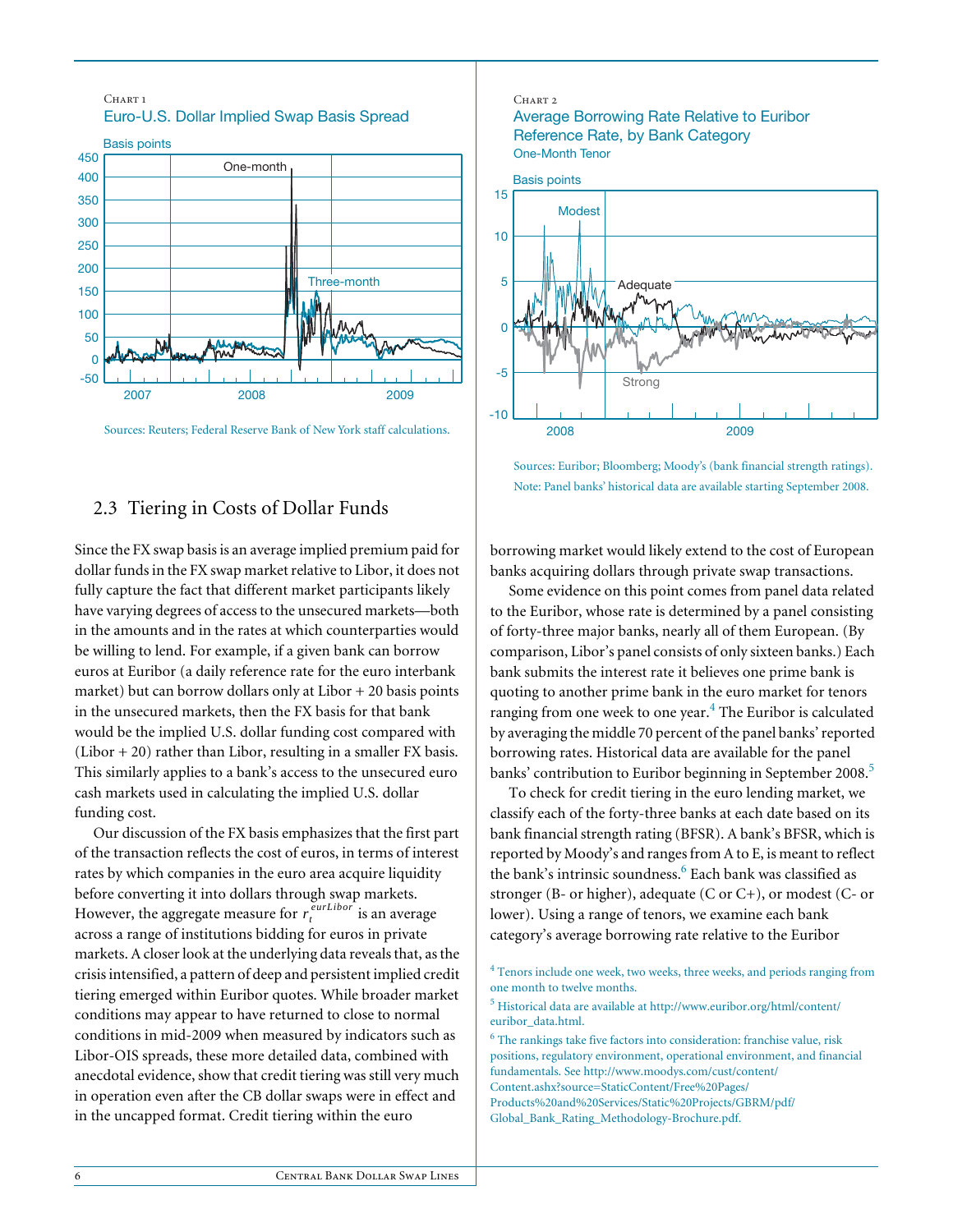

CHART<sub>3</sub>

Sources: euribor.org; Bloomberg; Moody's (bank financial strength ratings). Note: Panel banks' historical data are available starting September 2008.

reference rate. Our results are presented in Chart 2, which shows each bank category's average borrowing rate relative to the Euribor reference rate using the one-month tenor. The construction is based on each bank's BFSR on each date (banks move between categories when a rating change warrants it). The number of banks in each category is shown in Chart 3.

Chart 2 shows that stronger banks, on average, were able to borrow euros on more favorable terms than were the more modest or adequate banks during the crisis period. Credit tiering was especially pronounced during late 2008 and early 2009, peaking in late November 2008. Although the chart reflects only one-month tenor spreads, the borrowing rate spread between the categories is similar for all maturities. The shorter tenors, such as one week, displayed smaller spreads, which we interpret as less credit tiering.

## 2.4 The Federal Funds Market

Another, albeit less standard, indicator of dollar market pressures comes from the intraday market for federal funds. To explore this intraday market, we use data on the hourly effective federal funds rate (HEFFR), which is the overnight rate at which depository institutions lend dollars to one another at each hour.<sup>7</sup> Using hourly data over each of the days spanning August 2002 through October 2009, we explore whether there

 $7$  The HEFFR is a proprietary calculation of ICAP (an inter-dealer money broker) and is not publicly available, so we describe the difference between morning and afternoon effective rates without presenting these data.

is a differential cost of dollar funding during periods when European markets were open and dollar demands were most acute, compared with after the European markets closed. Owing to time zone differences, European institutions participate in dollar funding markets before 1 p.m. Eastern Standard Time. If there is a European premium to obtaining dollars, one would expect dollar funding costs to be higher in the morning (earlier than 1 p.m.), when European institutions are participating, than in the afternoon (1 p.m. and later).

When markets are functioning normally, the difference between the morning HEFFR average and the afternoon HEFFR average should be small. The effective federal funds rate should not change drastically in the same direction during the day. Indeed, this is the pattern seen in daily data over the six-year interval from 2002 through July 2007. The difference between the morning average and afternoon average hovered around zero basis points. By contrast, we observe that after the crisis began, the difference between the morning average and the afternoon average became greater and was commonly positive. The morning premium in the HEFFR was most striking in the period between late September and early October 2008, after Lehman's collapse. This premium peaked in October and then abated in 2009.

One explanation for this pattern is that the morning premium actually reflected a "European premium," which arose from a structural shortage of dollars. Of course, other factors could have played a significant role in the deviations between morning and afternoon federal funds rates during the crisis. Most notable was the tendency for U.S. banks to build a precautionary buffer of funding in the morning and then lend those funds to the market in the afternoon as banks became more certain of their actual funding needs.

## 3. Evolution of CB Dollar Swap Facilities

As pressures in the U.S. dollar funding markets built in late 2007 and continued through 2008, non-U.S. banks began to report difficulty accessing dollars through the FX swap and other short-term interbank funding markets. The Federal Reserve and foreign central banks held expanded discussions on ways to address the disruptions in dollar funding markets and the more broad-based dysfunction occurring in money markets. The idea of using a CB swap facility to address money market dysfunction and achieve broader financial stability contrasted with the goals of most prior CB swap agreements, which had been used primarily as tools of foreign exchange policy.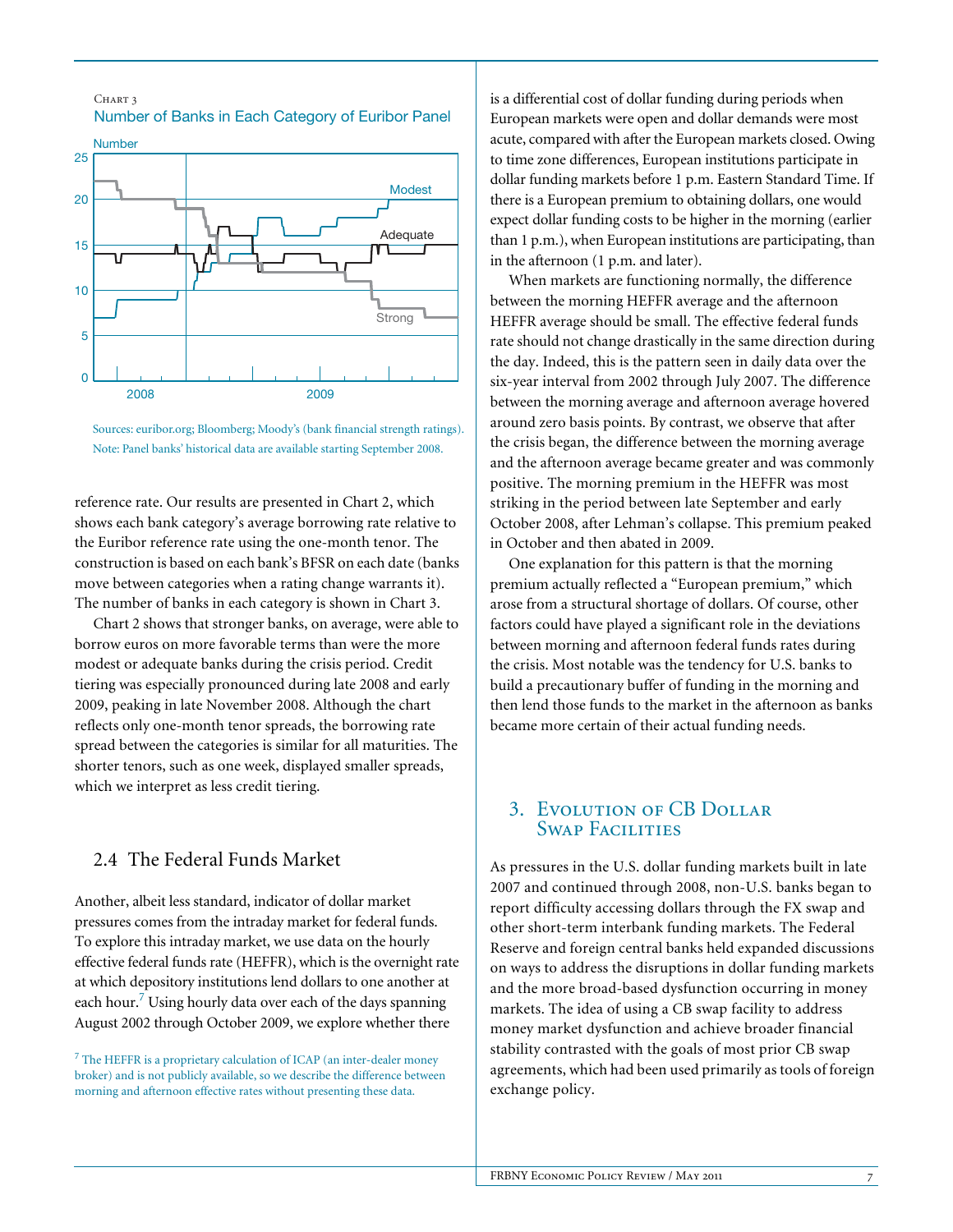#### TABLE<sub>1</sub> Timeline of Dollar Swap Announcements

| (Billions of Dollars)<br>Extended<br>Date<br>Event<br>New Participants<br>Extended<br>2007<br>December 12<br>Federal Reserve establishes six-month dollar swap agreements with<br>ECB (\$20 billion) and SNB (\$4 billion); auction tenors are twenty-<br>24<br>eight days.<br>2008<br>March 11<br>Lines are expanded with ECB (to \$30 billion) and SNB (to \$6 billion).<br>36<br>Lines are expanded with ECB (to \$50 billion) and SNB (to \$12 billion);<br>May 2<br>62<br>$\mathbf x$<br>agreement is extended to January 30, 2009.<br>July 30<br>Line is expanded with ECB (to \$55 billion); ECB and SNB add eighty-<br>67<br>$\mathbf X$<br>four-day auctions.<br>September 18<br>Lines are expanded with ECB and SNB (to \$110 billion and \$27 billion,<br>respectively). Facilities are established with BoJ, BoE, and BoC (in<br>247<br>$\mathbf x$<br>amounts of \$60 billion, \$40 billion, and \$10 billion, respectively).<br>September 24<br>Dollar swap is established with RBA (\$10 billion), Danmarks<br>Nationalbank (\$5 billion), Sveriges Riksbank (\$10 billion), and<br>277<br>$\mathbf x$<br>Norges Bank (\$5 billion).<br>September 26<br>Lines are expanded with ECB and SNB (to \$120 billion and \$30 billion,<br>290<br>$\mathbf x$<br>respectively).<br>September 29<br>Lines are expanded with ECB (to \$240 billion), SNB (to \$60 billion),<br>BoC (to \$30 billion), BoE (to \$80 billion), BoJ (to \$120 billion),<br>Danmarks Nationalbank (to \$15 billion), Norges Bank (to \$15 billion),<br>620<br>RBA (to \$30 billion), and Sveriges Riksbank (to \$30 billion).<br>Agreements are extended until April 30, 2009.<br>Dollar swaps are expanded with ECB, SNB, and BoE to accommodate<br>October 13<br>No prespecified<br>limit<br>quantity demanded; BoJ considers doing the same.<br>Dollar swap is expanded with BoJ to accommodate quantity<br>No prespecified<br>October 14<br>demanded.<br>limit<br>October 28<br>Swap line is extended to RBNZ (\$15 billion).<br>No prespecified<br>$\mathbf x$<br>limit<br>October 29<br>Lines are extended to Brazil, Mexico, Korea, and Singapore (up to<br>No prespecified<br>$\mathbf x$<br>limit<br>\$30 billion each); lines are authorized until April 30, 2009.<br>2009<br>February 3<br>Swap agreements are extended until October 30, 2009.<br>No prespecified<br>$\mathbf x$<br>limit<br>Federal Reserve announces arrangement with BoE, ECB, BoJ, and<br>No prespecified<br>April 6<br>limit<br>SNB to provide foreign currency liquidity to U.S. institutions.<br>Swap agreements are extended until February 1, 2010.<br>No prespecified<br>June 25<br>$\mathbf X$<br>limit |  | <b>Total Authorization</b> | Terms | Expiration |
|---------------------------------------------------------------------------------------------------------------------------------------------------------------------------------------------------------------------------------------------------------------------------------------------------------------------------------------------------------------------------------------------------------------------------------------------------------------------------------------------------------------------------------------------------------------------------------------------------------------------------------------------------------------------------------------------------------------------------------------------------------------------------------------------------------------------------------------------------------------------------------------------------------------------------------------------------------------------------------------------------------------------------------------------------------------------------------------------------------------------------------------------------------------------------------------------------------------------------------------------------------------------------------------------------------------------------------------------------------------------------------------------------------------------------------------------------------------------------------------------------------------------------------------------------------------------------------------------------------------------------------------------------------------------------------------------------------------------------------------------------------------------------------------------------------------------------------------------------------------------------------------------------------------------------------------------------------------------------------------------------------------------------------------------------------------------------------------------------------------------------------------------------------------------------------------------------------------------------------------------------------------------------------------------------------------------------------------------------------------------------------------------------------------------------------------------------------------------------------------------------------------------------------------------------------------------------------------------------------------------------------------------------------------------------------|--|----------------------------|-------|------------|
|                                                                                                                                                                                                                                                                                                                                                                                                                                                                                                                                                                                                                                                                                                                                                                                                                                                                                                                                                                                                                                                                                                                                                                                                                                                                                                                                                                                                                                                                                                                                                                                                                                                                                                                                                                                                                                                                                                                                                                                                                                                                                                                                                                                                                                                                                                                                                                                                                                                                                                                                                                                                                                                                                 |  |                            |       |            |
|                                                                                                                                                                                                                                                                                                                                                                                                                                                                                                                                                                                                                                                                                                                                                                                                                                                                                                                                                                                                                                                                                                                                                                                                                                                                                                                                                                                                                                                                                                                                                                                                                                                                                                                                                                                                                                                                                                                                                                                                                                                                                                                                                                                                                                                                                                                                                                                                                                                                                                                                                                                                                                                                                 |  |                            |       |            |
|                                                                                                                                                                                                                                                                                                                                                                                                                                                                                                                                                                                                                                                                                                                                                                                                                                                                                                                                                                                                                                                                                                                                                                                                                                                                                                                                                                                                                                                                                                                                                                                                                                                                                                                                                                                                                                                                                                                                                                                                                                                                                                                                                                                                                                                                                                                                                                                                                                                                                                                                                                                                                                                                                 |  |                            |       |            |
|                                                                                                                                                                                                                                                                                                                                                                                                                                                                                                                                                                                                                                                                                                                                                                                                                                                                                                                                                                                                                                                                                                                                                                                                                                                                                                                                                                                                                                                                                                                                                                                                                                                                                                                                                                                                                                                                                                                                                                                                                                                                                                                                                                                                                                                                                                                                                                                                                                                                                                                                                                                                                                                                                 |  |                            |       |            |
|                                                                                                                                                                                                                                                                                                                                                                                                                                                                                                                                                                                                                                                                                                                                                                                                                                                                                                                                                                                                                                                                                                                                                                                                                                                                                                                                                                                                                                                                                                                                                                                                                                                                                                                                                                                                                                                                                                                                                                                                                                                                                                                                                                                                                                                                                                                                                                                                                                                                                                                                                                                                                                                                                 |  |                            |       |            |
|                                                                                                                                                                                                                                                                                                                                                                                                                                                                                                                                                                                                                                                                                                                                                                                                                                                                                                                                                                                                                                                                                                                                                                                                                                                                                                                                                                                                                                                                                                                                                                                                                                                                                                                                                                                                                                                                                                                                                                                                                                                                                                                                                                                                                                                                                                                                                                                                                                                                                                                                                                                                                                                                                 |  |                            |       |            |
|                                                                                                                                                                                                                                                                                                                                                                                                                                                                                                                                                                                                                                                                                                                                                                                                                                                                                                                                                                                                                                                                                                                                                                                                                                                                                                                                                                                                                                                                                                                                                                                                                                                                                                                                                                                                                                                                                                                                                                                                                                                                                                                                                                                                                                                                                                                                                                                                                                                                                                                                                                                                                                                                                 |  |                            |       |            |
|                                                                                                                                                                                                                                                                                                                                                                                                                                                                                                                                                                                                                                                                                                                                                                                                                                                                                                                                                                                                                                                                                                                                                                                                                                                                                                                                                                                                                                                                                                                                                                                                                                                                                                                                                                                                                                                                                                                                                                                                                                                                                                                                                                                                                                                                                                                                                                                                                                                                                                                                                                                                                                                                                 |  |                            |       |            |
|                                                                                                                                                                                                                                                                                                                                                                                                                                                                                                                                                                                                                                                                                                                                                                                                                                                                                                                                                                                                                                                                                                                                                                                                                                                                                                                                                                                                                                                                                                                                                                                                                                                                                                                                                                                                                                                                                                                                                                                                                                                                                                                                                                                                                                                                                                                                                                                                                                                                                                                                                                                                                                                                                 |  |                            |       |            |
|                                                                                                                                                                                                                                                                                                                                                                                                                                                                                                                                                                                                                                                                                                                                                                                                                                                                                                                                                                                                                                                                                                                                                                                                                                                                                                                                                                                                                                                                                                                                                                                                                                                                                                                                                                                                                                                                                                                                                                                                                                                                                                                                                                                                                                                                                                                                                                                                                                                                                                                                                                                                                                                                                 |  |                            |       |            |
|                                                                                                                                                                                                                                                                                                                                                                                                                                                                                                                                                                                                                                                                                                                                                                                                                                                                                                                                                                                                                                                                                                                                                                                                                                                                                                                                                                                                                                                                                                                                                                                                                                                                                                                                                                                                                                                                                                                                                                                                                                                                                                                                                                                                                                                                                                                                                                                                                                                                                                                                                                                                                                                                                 |  |                            |       |            |
|                                                                                                                                                                                                                                                                                                                                                                                                                                                                                                                                                                                                                                                                                                                                                                                                                                                                                                                                                                                                                                                                                                                                                                                                                                                                                                                                                                                                                                                                                                                                                                                                                                                                                                                                                                                                                                                                                                                                                                                                                                                                                                                                                                                                                                                                                                                                                                                                                                                                                                                                                                                                                                                                                 |  |                            |       |            |
|                                                                                                                                                                                                                                                                                                                                                                                                                                                                                                                                                                                                                                                                                                                                                                                                                                                                                                                                                                                                                                                                                                                                                                                                                                                                                                                                                                                                                                                                                                                                                                                                                                                                                                                                                                                                                                                                                                                                                                                                                                                                                                                                                                                                                                                                                                                                                                                                                                                                                                                                                                                                                                                                                 |  |                            |       |            |
|                                                                                                                                                                                                                                                                                                                                                                                                                                                                                                                                                                                                                                                                                                                                                                                                                                                                                                                                                                                                                                                                                                                                                                                                                                                                                                                                                                                                                                                                                                                                                                                                                                                                                                                                                                                                                                                                                                                                                                                                                                                                                                                                                                                                                                                                                                                                                                                                                                                                                                                                                                                                                                                                                 |  |                            |       |            |
|                                                                                                                                                                                                                                                                                                                                                                                                                                                                                                                                                                                                                                                                                                                                                                                                                                                                                                                                                                                                                                                                                                                                                                                                                                                                                                                                                                                                                                                                                                                                                                                                                                                                                                                                                                                                                                                                                                                                                                                                                                                                                                                                                                                                                                                                                                                                                                                                                                                                                                                                                                                                                                                                                 |  |                            |       |            |
|                                                                                                                                                                                                                                                                                                                                                                                                                                                                                                                                                                                                                                                                                                                                                                                                                                                                                                                                                                                                                                                                                                                                                                                                                                                                                                                                                                                                                                                                                                                                                                                                                                                                                                                                                                                                                                                                                                                                                                                                                                                                                                                                                                                                                                                                                                                                                                                                                                                                                                                                                                                                                                                                                 |  |                            |       |            |
|                                                                                                                                                                                                                                                                                                                                                                                                                                                                                                                                                                                                                                                                                                                                                                                                                                                                                                                                                                                                                                                                                                                                                                                                                                                                                                                                                                                                                                                                                                                                                                                                                                                                                                                                                                                                                                                                                                                                                                                                                                                                                                                                                                                                                                                                                                                                                                                                                                                                                                                                                                                                                                                                                 |  |                            |       |            |
|                                                                                                                                                                                                                                                                                                                                                                                                                                                                                                                                                                                                                                                                                                                                                                                                                                                                                                                                                                                                                                                                                                                                                                                                                                                                                                                                                                                                                                                                                                                                                                                                                                                                                                                                                                                                                                                                                                                                                                                                                                                                                                                                                                                                                                                                                                                                                                                                                                                                                                                                                                                                                                                                                 |  |                            |       |            |
|                                                                                                                                                                                                                                                                                                                                                                                                                                                                                                                                                                                                                                                                                                                                                                                                                                                                                                                                                                                                                                                                                                                                                                                                                                                                                                                                                                                                                                                                                                                                                                                                                                                                                                                                                                                                                                                                                                                                                                                                                                                                                                                                                                                                                                                                                                                                                                                                                                                                                                                                                                                                                                                                                 |  |                            |       |            |
|                                                                                                                                                                                                                                                                                                                                                                                                                                                                                                                                                                                                                                                                                                                                                                                                                                                                                                                                                                                                                                                                                                                                                                                                                                                                                                                                                                                                                                                                                                                                                                                                                                                                                                                                                                                                                                                                                                                                                                                                                                                                                                                                                                                                                                                                                                                                                                                                                                                                                                                                                                                                                                                                                 |  |                            |       |            |
|                                                                                                                                                                                                                                                                                                                                                                                                                                                                                                                                                                                                                                                                                                                                                                                                                                                                                                                                                                                                                                                                                                                                                                                                                                                                                                                                                                                                                                                                                                                                                                                                                                                                                                                                                                                                                                                                                                                                                                                                                                                                                                                                                                                                                                                                                                                                                                                                                                                                                                                                                                                                                                                                                 |  |                            |       |            |
|                                                                                                                                                                                                                                                                                                                                                                                                                                                                                                                                                                                                                                                                                                                                                                                                                                                                                                                                                                                                                                                                                                                                                                                                                                                                                                                                                                                                                                                                                                                                                                                                                                                                                                                                                                                                                                                                                                                                                                                                                                                                                                                                                                                                                                                                                                                                                                                                                                                                                                                                                                                                                                                                                 |  |                            |       |            |
|                                                                                                                                                                                                                                                                                                                                                                                                                                                                                                                                                                                                                                                                                                                                                                                                                                                                                                                                                                                                                                                                                                                                                                                                                                                                                                                                                                                                                                                                                                                                                                                                                                                                                                                                                                                                                                                                                                                                                                                                                                                                                                                                                                                                                                                                                                                                                                                                                                                                                                                                                                                                                                                                                 |  |                            |       |            |
|                                                                                                                                                                                                                                                                                                                                                                                                                                                                                                                                                                                                                                                                                                                                                                                                                                                                                                                                                                                                                                                                                                                                                                                                                                                                                                                                                                                                                                                                                                                                                                                                                                                                                                                                                                                                                                                                                                                                                                                                                                                                                                                                                                                                                                                                                                                                                                                                                                                                                                                                                                                                                                                                                 |  |                            |       |            |
|                                                                                                                                                                                                                                                                                                                                                                                                                                                                                                                                                                                                                                                                                                                                                                                                                                                                                                                                                                                                                                                                                                                                                                                                                                                                                                                                                                                                                                                                                                                                                                                                                                                                                                                                                                                                                                                                                                                                                                                                                                                                                                                                                                                                                                                                                                                                                                                                                                                                                                                                                                                                                                                                                 |  |                            |       |            |
|                                                                                                                                                                                                                                                                                                                                                                                                                                                                                                                                                                                                                                                                                                                                                                                                                                                                                                                                                                                                                                                                                                                                                                                                                                                                                                                                                                                                                                                                                                                                                                                                                                                                                                                                                                                                                                                                                                                                                                                                                                                                                                                                                                                                                                                                                                                                                                                                                                                                                                                                                                                                                                                                                 |  |                            |       |            |
|                                                                                                                                                                                                                                                                                                                                                                                                                                                                                                                                                                                                                                                                                                                                                                                                                                                                                                                                                                                                                                                                                                                                                                                                                                                                                                                                                                                                                                                                                                                                                                                                                                                                                                                                                                                                                                                                                                                                                                                                                                                                                                                                                                                                                                                                                                                                                                                                                                                                                                                                                                                                                                                                                 |  |                            |       |            |
|                                                                                                                                                                                                                                                                                                                                                                                                                                                                                                                                                                                                                                                                                                                                                                                                                                                                                                                                                                                                                                                                                                                                                                                                                                                                                                                                                                                                                                                                                                                                                                                                                                                                                                                                                                                                                                                                                                                                                                                                                                                                                                                                                                                                                                                                                                                                                                                                                                                                                                                                                                                                                                                                                 |  |                            |       |            |
|                                                                                                                                                                                                                                                                                                                                                                                                                                                                                                                                                                                                                                                                                                                                                                                                                                                                                                                                                                                                                                                                                                                                                                                                                                                                                                                                                                                                                                                                                                                                                                                                                                                                                                                                                                                                                                                                                                                                                                                                                                                                                                                                                                                                                                                                                                                                                                                                                                                                                                                                                                                                                                                                                 |  |                            |       |            |
|                                                                                                                                                                                                                                                                                                                                                                                                                                                                                                                                                                                                                                                                                                                                                                                                                                                                                                                                                                                                                                                                                                                                                                                                                                                                                                                                                                                                                                                                                                                                                                                                                                                                                                                                                                                                                                                                                                                                                                                                                                                                                                                                                                                                                                                                                                                                                                                                                                                                                                                                                                                                                                                                                 |  |                            |       |            |
|                                                                                                                                                                                                                                                                                                                                                                                                                                                                                                                                                                                                                                                                                                                                                                                                                                                                                                                                                                                                                                                                                                                                                                                                                                                                                                                                                                                                                                                                                                                                                                                                                                                                                                                                                                                                                                                                                                                                                                                                                                                                                                                                                                                                                                                                                                                                                                                                                                                                                                                                                                                                                                                                                 |  |                            |       |            |
|                                                                                                                                                                                                                                                                                                                                                                                                                                                                                                                                                                                                                                                                                                                                                                                                                                                                                                                                                                                                                                                                                                                                                                                                                                                                                                                                                                                                                                                                                                                                                                                                                                                                                                                                                                                                                                                                                                                                                                                                                                                                                                                                                                                                                                                                                                                                                                                                                                                                                                                                                                                                                                                                                 |  |                            |       |            |
|                                                                                                                                                                                                                                                                                                                                                                                                                                                                                                                                                                                                                                                                                                                                                                                                                                                                                                                                                                                                                                                                                                                                                                                                                                                                                                                                                                                                                                                                                                                                                                                                                                                                                                                                                                                                                                                                                                                                                                                                                                                                                                                                                                                                                                                                                                                                                                                                                                                                                                                                                                                                                                                                                 |  |                            |       |            |
|                                                                                                                                                                                                                                                                                                                                                                                                                                                                                                                                                                                                                                                                                                                                                                                                                                                                                                                                                                                                                                                                                                                                                                                                                                                                                                                                                                                                                                                                                                                                                                                                                                                                                                                                                                                                                                                                                                                                                                                                                                                                                                                                                                                                                                                                                                                                                                                                                                                                                                                                                                                                                                                                                 |  |                            |       |            |
|                                                                                                                                                                                                                                                                                                                                                                                                                                                                                                                                                                                                                                                                                                                                                                                                                                                                                                                                                                                                                                                                                                                                                                                                                                                                                                                                                                                                                                                                                                                                                                                                                                                                                                                                                                                                                                                                                                                                                                                                                                                                                                                                                                                                                                                                                                                                                                                                                                                                                                                                                                                                                                                                                 |  |                            |       |            |
|                                                                                                                                                                                                                                                                                                                                                                                                                                                                                                                                                                                                                                                                                                                                                                                                                                                                                                                                                                                                                                                                                                                                                                                                                                                                                                                                                                                                                                                                                                                                                                                                                                                                                                                                                                                                                                                                                                                                                                                                                                                                                                                                                                                                                                                                                                                                                                                                                                                                                                                                                                                                                                                                                 |  |                            |       |            |
|                                                                                                                                                                                                                                                                                                                                                                                                                                                                                                                                                                                                                                                                                                                                                                                                                                                                                                                                                                                                                                                                                                                                                                                                                                                                                                                                                                                                                                                                                                                                                                                                                                                                                                                                                                                                                                                                                                                                                                                                                                                                                                                                                                                                                                                                                                                                                                                                                                                                                                                                                                                                                                                                                 |  |                            |       |            |
|                                                                                                                                                                                                                                                                                                                                                                                                                                                                                                                                                                                                                                                                                                                                                                                                                                                                                                                                                                                                                                                                                                                                                                                                                                                                                                                                                                                                                                                                                                                                                                                                                                                                                                                                                                                                                                                                                                                                                                                                                                                                                                                                                                                                                                                                                                                                                                                                                                                                                                                                                                                                                                                                                 |  |                            |       |            |
|                                                                                                                                                                                                                                                                                                                                                                                                                                                                                                                                                                                                                                                                                                                                                                                                                                                                                                                                                                                                                                                                                                                                                                                                                                                                                                                                                                                                                                                                                                                                                                                                                                                                                                                                                                                                                                                                                                                                                                                                                                                                                                                                                                                                                                                                                                                                                                                                                                                                                                                                                                                                                                                                                 |  |                            |       |            |

2010

February 1 Swap agreements expire.

Source: Board of Governors of the Federal Reserve System.

Notes: The four central banks with no prespecified limit as of October 2008 offered dollar liquidity at a fixed price, which, along with collateral constraints, served to limit demand. ECB is European Central Bank, SNB is Swiss National Bank, BoJ is Bank of Japan, BoE is Bank of England, BoC is Bank of Canada, RBA is Reserve Bank of Australia, RBNZ is Reserve Bank of New Zealand.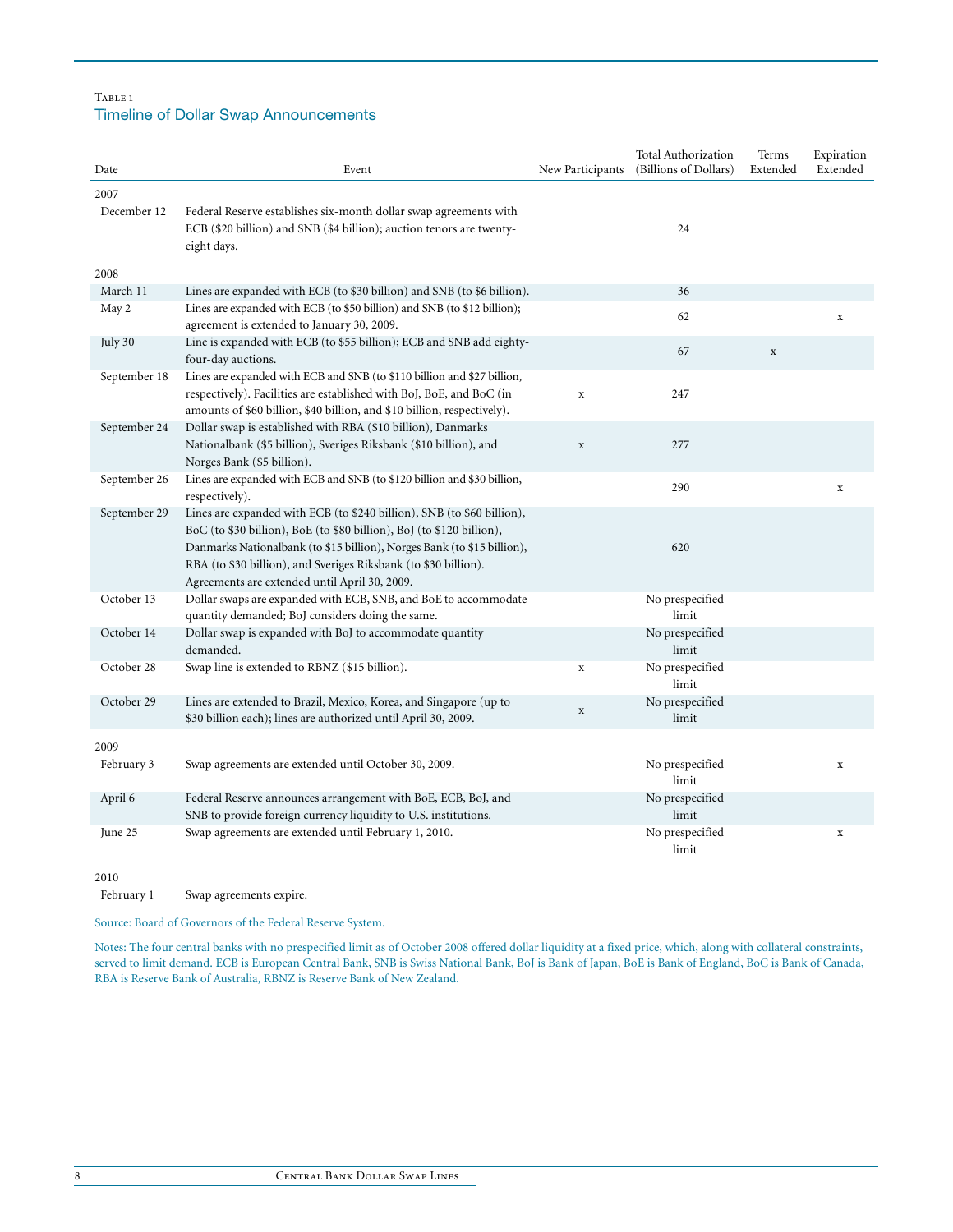## 3.1 Main Developments in CB Swaps

In December 2007, the Federal Reserve established temporary reciprocal currency arrangements with the European Central Bank (ECB) and the Swiss National Bank that allowed for the two institutions to draw up to \$20 billion and \$4 billion, respectively. The initial auctions were fully subscribed. Despite an easing of pressures in early 2008, funding pressures and use of the swap lines again escalated in March 2008 as Bear Stearns neared its acquisition by JPMorgan.

Table 1 describes the sequence of events in the Federal Reserve's swap facilities with foreign central banks. Expansion of the dollars made available through the swap facilities proceeded in stages, first through increases in the size of the lines and then through extensions, through July 2008, of the tenors for auctions held by the European Central Bank and the Swiss National Bank.

Ultimately, fourteen foreign central banks entered into swap arrangements with the Federal Reserve. From an initial aggregate of \$24 billion in December 2007, the amount authorized grew to nearly \$620 billion following the bankruptcy of Lehman Brothers. The quantity was soon "uncapped" for several central bank swap counterparties on October 13, 2008, as markets experienced extreme pressures. The dramatic move to uncapped, full-allotment auction formats was made by the European Central Bank, the Swiss National Bank, the Bank of Japan, and the Bank of England. Under the fullallotment auction format, the Federal Reserve made dollars available to these four central banks in quantities not subject to prespecified limits. The foreign central banks, in turn, made dollar loans to financial institutions within their jurisdictions and took on the related collateral and counterparty risks, although the Federal Reserve engaged in swap transactions only with the foreign central banks. The swap lines were a coordinated effort among central banks to address elevated pressures in global short-term U.S. dollar funding markets and to maintain overall market stability.

Chart 4 shows the contributions of various central banks to the overall size of swaps outstanding by the Federal Reserve. Clearly, the European Central Bank, the Bank of Japan, and the Bank of England consistently made up the majority of drawdowns on the reciprocal currency arrangements. According to monthly balances published by the Federal Reserve, peak CB dollar swap balances reached \$291 billion for the European Central Bank (December 2008), \$122 billion for the Bank of Japan (December 2008), and \$74 billion for the Bank of England (October 2008). Overall use of the swap lines climbed rapidly in October 2008, peaked in December 2008, and declined dramatically through the first half of 2009.

#### CHART<sub>4</sub> Central Bank Dollar Swap Amounts Outstanding



Source: Board of Governors of the Federal Reserve System, "Credit and Liquidity Programs and the Balance Sheet."

Note: BM is Banco de México, BoK is Bank of Korea, SNB is Swiss National Bank, SR is Sveriges Riksbank, RBA is Reserve Bank of Australia, ECB is European Central Bank, NB is Norges Bank, DN is Danmarks Nationalbank, BoJ is Bank of Japan, BoE is Bank of England.

While the CB dollar swaps with foreign central banks differed primarily in size, the auctions conducted by the foreign central banks differed in the formats used for distributing the U.S. dollars. Each central bank worked closely with the Federal Reserve to structure auctions used for distributing the dollars to domestic institutions. Structuring these auctions took into account a variety of factors, including the central banks' indepth knowledge of their own domestic funding markets and financial institutions as well as their operating guidelines with respect to accessing their liquidity facilities and establishing acceptable collateral.

Box 1 broadly defines the various possible choices for the auction structures. For example, auctions can be competitive or noncompetitive. Within the competitive auction classifications, pricing can be either at a single common price or at multiple prices, depending on the structure of bids. Though the noncompetitive, fixed-rate auctions are fully allotted, the use of a higher spread to OIS and potential constraints on banks' availability of collateral may limit the demand for dollars.

Table 2 presents details on the dollar auctions conducted by foreign central banks. On the quantity side, as we observed, four central banks after October 2008 did not have prespecified limits on the amounts that could be drawn, while ten other countries were authorized to access up to \$15 billion or \$30 billion from the Federal Reserve. With the move to uncapped quantities in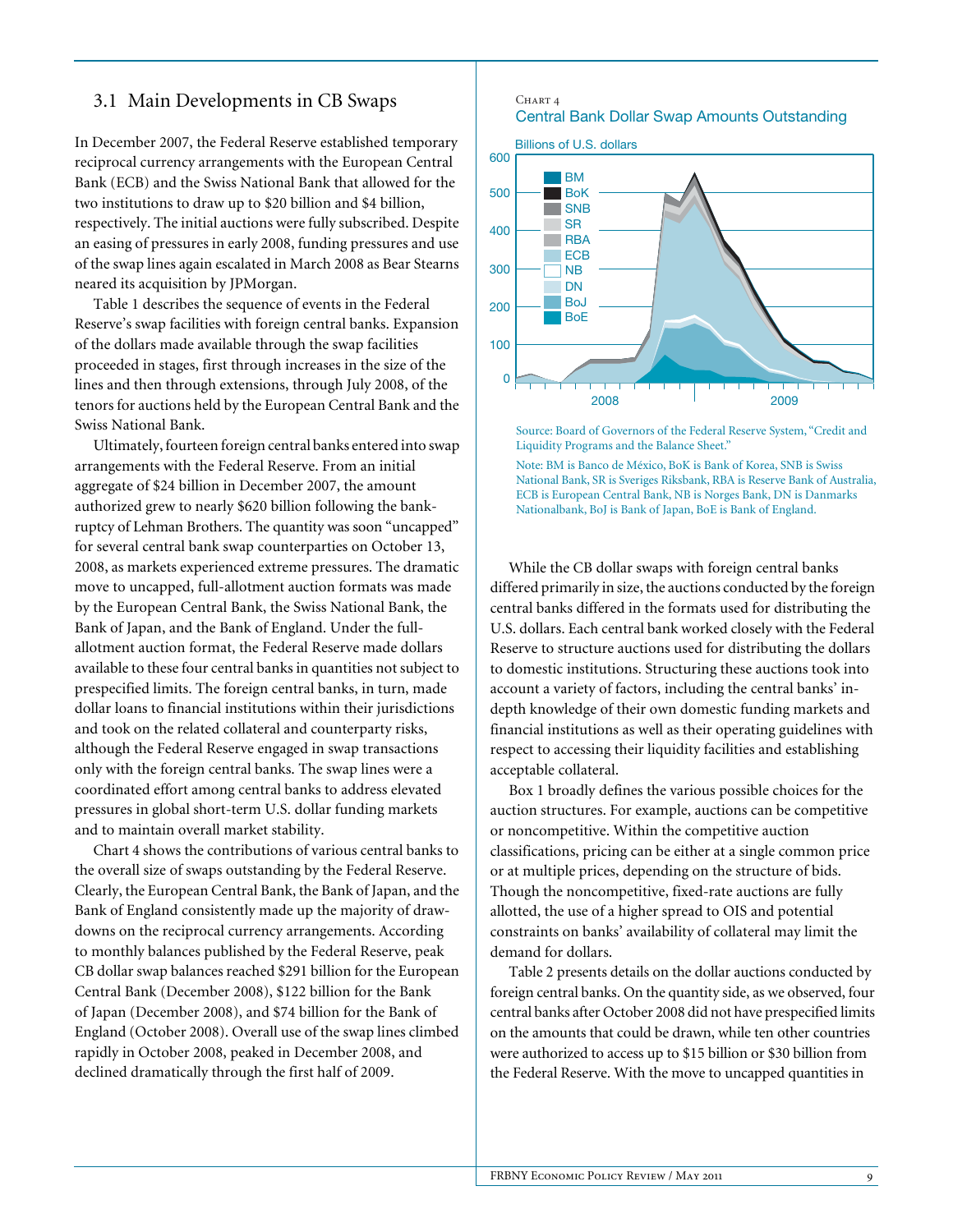#### Box 1 Auction Types

In general, auctions can have either competitive or noncompetitive formats. Pricing conventions can be described as 1) single price, 2) multiple price, or 3) fixed-rate, full-allotment.

| Format         | Pricing                    | Description                                                                                                                                                                              |
|----------------|----------------------------|------------------------------------------------------------------------------------------------------------------------------------------------------------------------------------------|
| Competitive    | Single-price               | Bids are accepted from the highest interest rate bid on down,<br>until the total auction size is allotted. All allocations are made<br>at the lowest accepted bid rate.                  |
|                | Multiple-price             | Bids are accepted from the highest interest rate bid on down,<br>until the total auction size is allotted. All allocations are made<br>at the respective bid rates of "winning" bidders. |
| Noncompetitive | Fixed-rate, full-allotment | The interest rate is fixed, and all bids received are satisfied subject<br>to collateral requirements.                                                                                   |

October 2008, the European Central Bank, the Bank of Japan, the Swiss National Bank, and the Bank of England had fixed-rate, full-allotment auctions, in which they provided dollars to their constituent depository institutions at a fixed interest rate of approximately 100 basis points over OIS. This cost of funds implied that overseas extensions of dollars were priced at a premium relative to the expected stance of U.S. monetary policy over the intervals that dollar swaps were extended. The Bank of England, the European Central Bank, and the Swiss National Bank coordinated their auctions such that they used the same tender rate and held their auctions simultaneously. Danmarks Nationalbank and Sveriges Riksbank had single-price, competitive auctions. The remaining central banks that drew on the CB dollar swaps with the Federal Reserve established multiple-price competitive auctions. Other central banks

auctioned dollars competitively, with minimum bid rates ranging from  $OIS + 50$  basis points to Libor  $+ 50$  basis points. Four of the fourteen facilities—with Canada, New Zealand, Brazil, and Singapore—were never drawn on.

On April 6, 2009, the Federal Open Market Committee of the Federal Reserve announced that it had established foreign currency swap facilities with the European Central Bank, the Bank of Japan, the Swiss National Bank, and the Bank of England. These facilities were designed to enable the Fed to provide foreign currency liquidity to U.S. institutions should the need arise. This facility essentially mirrored the existing U.S. dollar liquidity facility and was never drawn on by the Federal Reserve. It expired concurrently with the dollar swaps on February 1, 2010.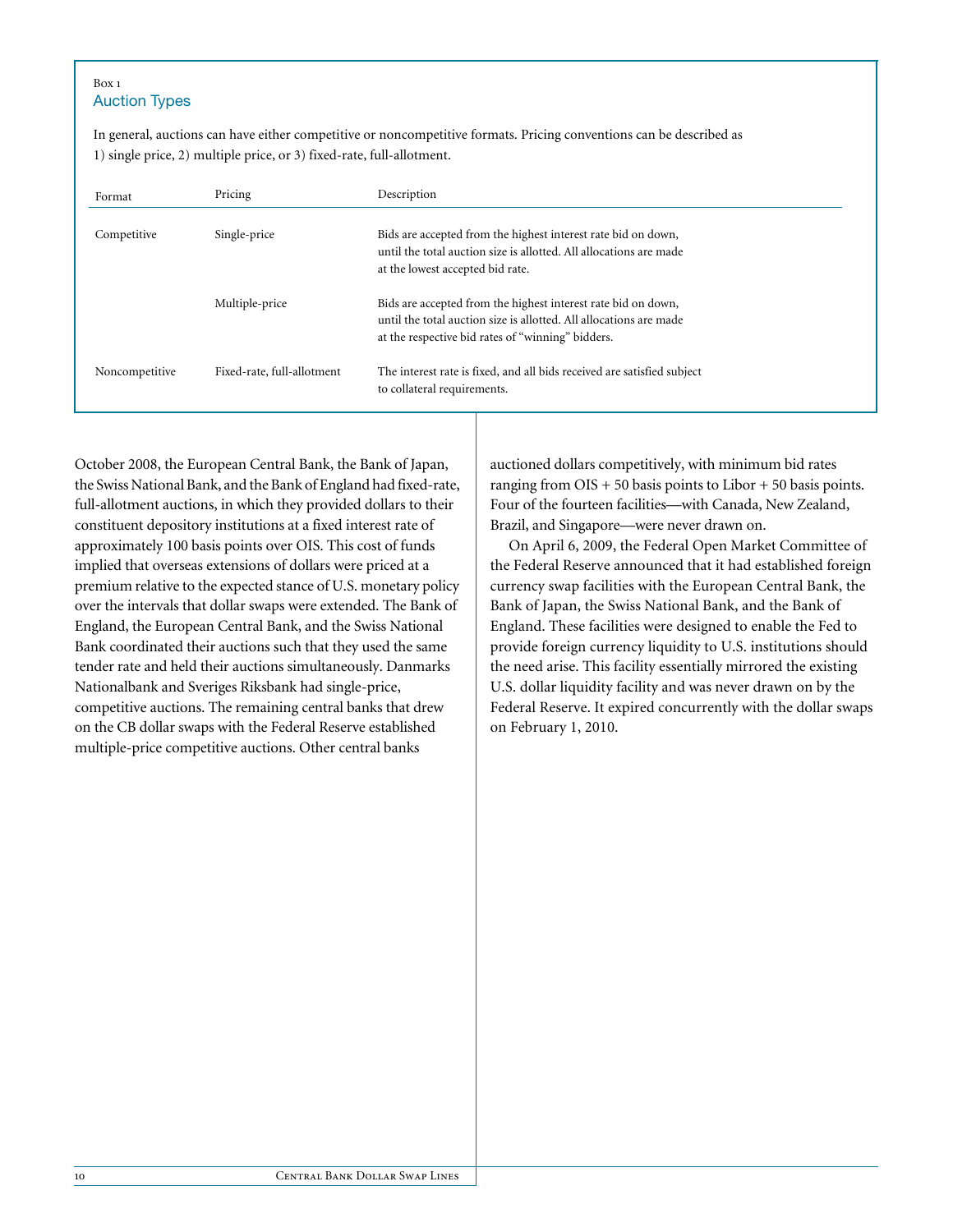## TABLE 2 Details on Dollar Auctions by Central Banks, October 2008 through February 1, 2010

| Central Bank                       | Line Size<br>(Billions of Dollars) | As-of Date<br>(2008)   | Range of Tenors<br>Offered since Inception         | Minimum<br><b>Bid Rate</b> | <b>Notes</b>                                                                                                                                    | <b>Current Auction</b><br>Format                 |
|------------------------------------|------------------------------------|------------------------|----------------------------------------------------|----------------------------|-------------------------------------------------------------------------------------------------------------------------------------------------|--------------------------------------------------|
| European Central Bank              | Full allotment                     | October 13             | Overnight, one-<br>week, one-month,<br>three-month |                            | $USD OIS + 100 bp$ Prior to introduction of<br>fixed-rate, full-allotment<br>on October 13, auction<br>used minimum bid of<br>OIS, same as TAF. | Noncompetitive,<br>fixed-rate,<br>full-allotment |
| Swiss National Bank                | Full allotment                     | October 13             | Overnight, one-<br>week, one-month,<br>three-month | $USD OIS + 100 bp$         | Prior to introduction of<br>fixed rate, full allotment<br>on October 13, auction<br>used minimum bid of<br>OIS, same as TAF.                    | Noncompetitive,<br>fixed-rate,<br>full-allotment |
| Bank of England                    | Full allotment                     | October 13             | Overnight, one-<br>week, one-month,<br>three-month | $USD$ OIS + 100 bp         | Prior to introduction of<br>fixed rate, full allotment<br>on October 13, auction<br>used minimum bid of<br>OIS, same as TAF.                    | Noncompetitive,<br>fixed-rate,<br>full-allotment |
| Reserve Bank of Australia          | \$30                               | September 29           | One-month,<br>three-month                          | USD Libor                  | In mid-April 2009,<br>minimum bid rate was<br>changed from $OIS + 50$<br>bp.                                                                    | Competitive,<br>multiple-price                   |
| Reserve Bank<br>of New Zealand     | \$15                               | October 28             | Not drawn                                          |                            |                                                                                                                                                 |                                                  |
| Bank of Japan                      | Full allotment                     | September 29           | One-month,<br>three-month                          | $USD$ OIS + 100 bp         | Prior to introduction of<br>fixed-rate, full-allotment<br>on October 13, auction<br>used minimum bid of<br>OIS, same as TAF.                    | Noncompetitive,<br>fixed-rate,<br>full-allotment |
| <b>Bank of Canada</b>              | \$30                               | September 29 Not drawn |                                                    |                            |                                                                                                                                                 |                                                  |
| Danmarks Nationalbank              | \$15                               | September 29           | One-month,<br>three-month                          | $Libor + 50 bp$            | On February 10, 2009,<br>minimum bid rate was<br>changed from OIS + 50<br>bp.                                                                   | Competitive,<br>single-price                     |
| Sveriges Riksbank                  | \$30                               | September 29           | Three-month                                        | $USD$ OIS + 50 bp          |                                                                                                                                                 | Competitive,<br>single-price                     |
| Norges Bank                        | \$15                               | September 29           | One-month,<br>three-month                          | TAF stop-out<br>$+50bp$    |                                                                                                                                                 | Competitive,<br>multiple-price                   |
| Bank of Korea                      | \$30                               | October 29             | Three-month                                        | $USD$ OIS + 50 bp          |                                                                                                                                                 | Competitive,<br>multiple-price                   |
| Banco do Brasil                    | \$30                               | October 29             | Not drawn                                          |                            |                                                                                                                                                 |                                                  |
| Banco de México                    | \$30                               | October 29             | Three-month                                        | $USD OIS + 50 bp$          |                                                                                                                                                 | Competitive,<br>multiple-price                   |
| Monetary Authority<br>of Singapore | \$30                               | October 29             | Not drawn                                          |                            |                                                                                                                                                 |                                                  |

Source: Board of Governors of the Federal Reserve System.

Notes: Collateral eligibility for these auctions matches criteria for domestic open market operations. As of June 25, 2009, all central bank dollar swaps were extended through February 1, 2010. Overnight funds auctions were eliminated as of November 7, 2008. Minimum bid rates are calculated from the most recent auction announcements and results. Libor is the London interbank offered rate; OIS is the overnight index swap rate; TAF is the Federal Reserve's Term Auction Facility; bp is basis points.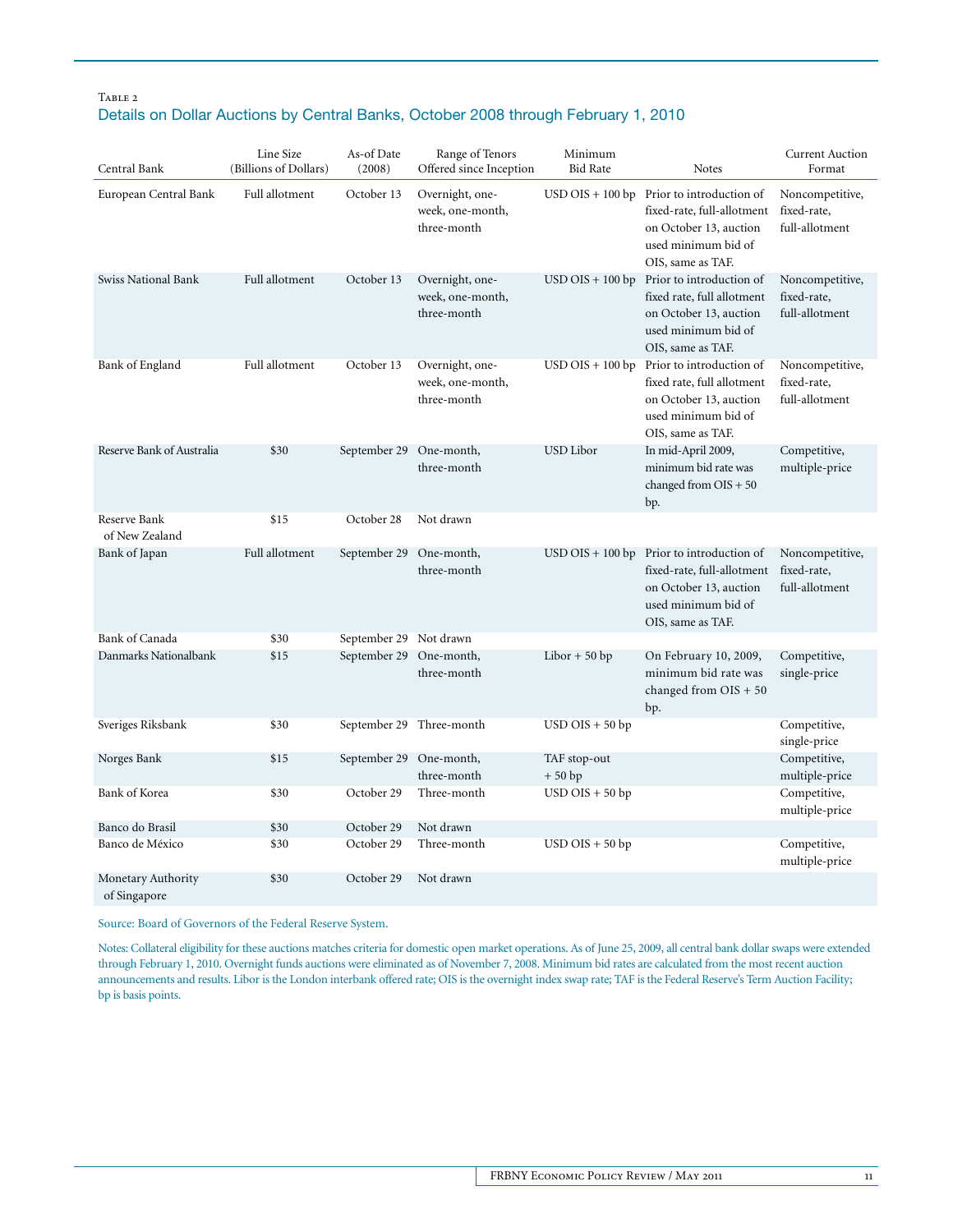# 3.2 Evolution of Outstanding Balances and Tenors

In addition to changes in the terms and quantities, the composition of loan tenors extended through the CB dollar swaps evolved considerably over time (Chart 5). Clearly, the largest and most dramatic run-ups in use of the dollar swaps occurred at the end of October 2008, as the size and scope of the facilities broadened rapidly amid escalating market tensions and the approaching year-end. Most of this expanded borrowing took place through three-month operations, the longest on offer, as liquidity available in the market quickly contracted to encompass only the shortest tenors. Most of the demand came from the fixed-rate, full-allotment operations, which constituted around 85 percent of outstanding swaps by December 31, 2008.

In part, the evolution of tenors shown in Chart 5 resulted from the changing offerings of maturities made available by the various central banks. The initial auctions by the European Central Bank and the Swiss National Bank, held between December 2007 and July 2008, provided only twenty-eight-day funds. On July 30, 2008, the scope was expanded to cover threemonth (eighty-four-day) funding, adding a broader array of tenors, including one-week and overnight, introduced in October. The large, discrete jumps in outstanding dollar balances coincided with the first two full-allotment eighty-fourday dollar auctions on November 6, 2008, and December 4, 2008; together, these auctions accounted for an additional \$129 billion and \$114 billion, respectively. Financial institutions accumulated liquidity in advance of the 2008 year-end, but after this "risk event" participating banks partially unwound their outstanding balances as their precautionary dollar needs

#### CHART<sub>5</sub> Central Bank Dollar Swap Amounts Outstanding, by Loan Term





declined. Net outstanding balances likewise declined when these two operations matured on January 29, 2009, and February 26, 2009, respectively.

Table 3 shows how the demand for dollars unwound over the course of the auctions, presenting each central bank's net outstanding position with the CB dollar swap balance at yearend 2008 and at the end of second-quarter 2009. In total, the CB dollar swaps outstanding declined nearly \$440 billion between December 31, 2008, and June 30, 2009. The decline in position by the European Central Bank (to \$231.45 billion) accounted for more than half of this total drop, followed by

### TABLE 3 Net Outstanding Positions by Foreign Central Bank

|                           | <b>Billions of Dollars</b> |               |           | Percent |                              |  |
|---------------------------|----------------------------|---------------|-----------|---------|------------------------------|--|
|                           | December 31, 2008          | June 30, 2009 | Change    | Change  | Contribution to Total Change |  |
| European Central Bank     | 291.35                     | 59.90         | $-231.45$ | $-79$   | 53                           |  |
| Swiss National Bank       | 25.18                      | 0.37          | $-24.81$  | -99     | 6                            |  |
| Bank of England           | 33.08                      | 2.50          | $-30.58$  | $-92$   |                              |  |
| Bank of Japan             | 122.72                     | 17.92         | $-104.79$ | $-85$   | 24                           |  |
| Reserve Bank of Australia | 22.83                      | 0.24          | $-22.59$  | -99     | 5                            |  |
| Sveriges Riksbank         | 25.00                      | 11.50         | $-13.50$  | $-54$   | 3                            |  |
| Norges Bank               | 8.23                       | 5.00          | $-3.23$   | $-39$   |                              |  |
| Danmarks Nationalbank     | 15.00                      | 3.93          | $-11.07$  | $-74$   | 3                            |  |
| Bank of Korea             | 10.35                      | 10.00         | $-0.35$   | $-3$    | $\mathbf{0}$                 |  |
| Banco de México           | 0.00                       | 3.22          | 3.22      |         | -1                           |  |

Source: Federal Reserve Bank of New York, "Treasury and Federal Reserve Foreign Exchange Operations" quarterly reports.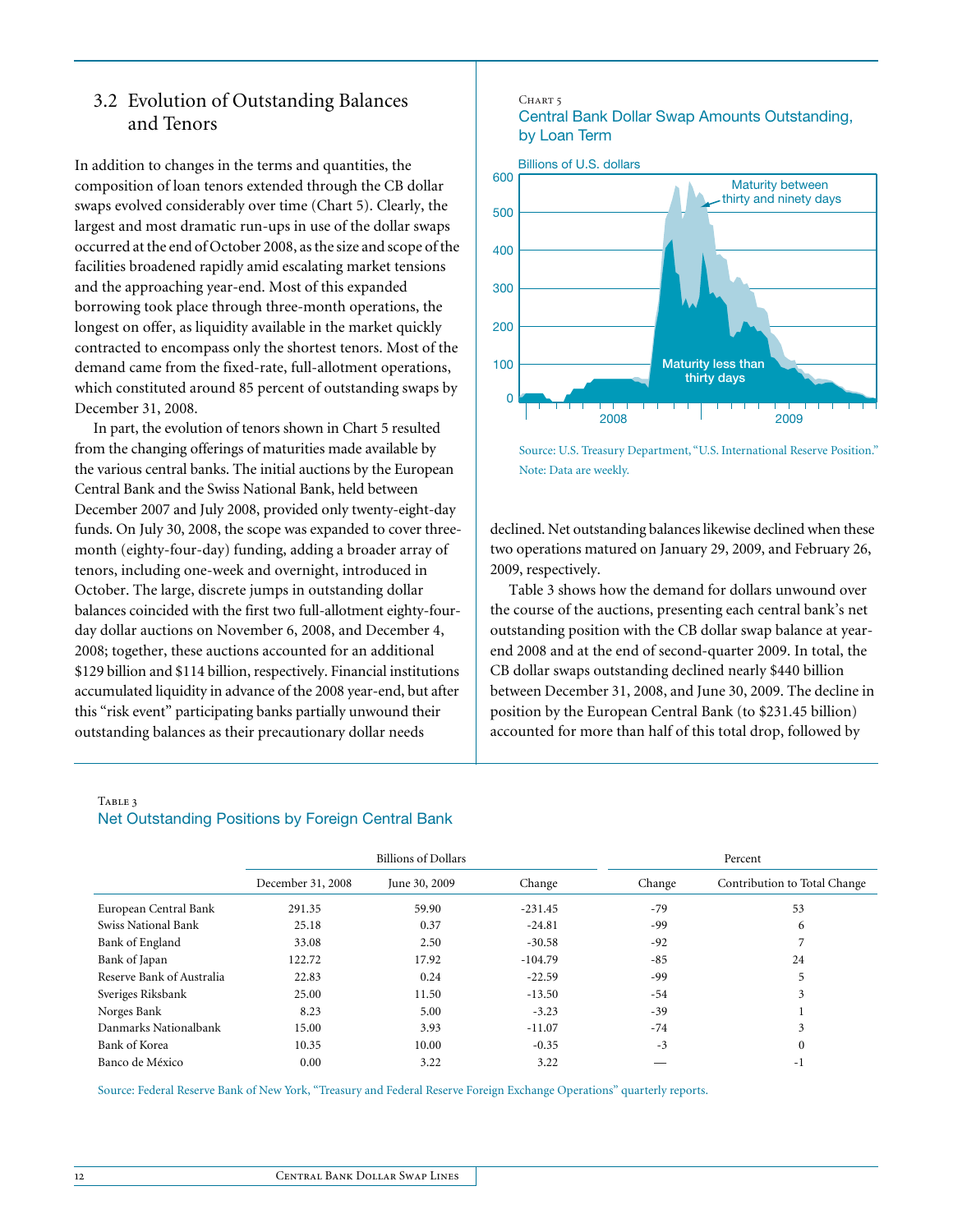reduced balances for the Bank of Japan (\$104.79 billion) and the Bank of England (\$30.58 billion). Banco de México actually had increases in swap amounts outstanding, but primarily because of the timing of its first auction in early 2009.

## 4. CB Dollar Swap Facilities and the TAF

The dollar swaps with foreign central banks were only one of the many dollar liquidity facilities established during the financial crisis. Indeed, the auctions associated with the initial CB dollar swaps announced on December 12, 2007, were coordinated with the TAF auctions in the United States, which periodically provided term funding to eligible depository institutions in sound condition.8

## 4.1 Comparison and Relationship to the TAF

The TAF uses a competitive, single-price auction, which accepts bids at the highest interest rate on through to successively lower rates. When necessary, bids at the lowest accepted interest rate are prorated. All participants whose bids have been accepted are awarded funds at the same interest rate, which is the lowest interest rate at which bids were accepted, regardless of the rates at which participants bid for funds. Known as the "TAF stop-out rate," this is also the fixed rate at which the European Central Bank and the Swiss National Bank allotted funds at their CB dollar swap operations prior to the fixed-rate, full-allotment structure.

The structure and functioning of the reciprocal currency arrangements are intertwined with the TAF in the sense that they would facilitate the extension of term dollar liquidity but this time to banks in overseas jurisdictions. As we observed, the schedules for the twenty-eight-day and eighty-four-day dollar auctions conducted by the European Central Bank, the Bank of England, the Swiss National Bank, and the Bank of Japan largely coincided with the similar-tenor TAF operations.

Box 2 shows the basic schedule for a representative twentyeight- or eighty-four-day TAF auction and swap between the European Central Bank and the Federal Reserve. A typical sequence of events has the Federal Reserve conducting its TAF auction first, but not communicating the results until the European Central Bank, the Swiss National Bank, the Bank of England, and the Bank of Japan have held their operations for the same tenor.

<sup>8</sup> An overview of the TAF is provided in Armantier, Krieger, and McAndrews (2008).

#### Chart 6 TAF and Central Bank Dollar Swaps Net Outstanding



Sources: Federal Reserve Statistical Release H.4.1, "Factors Affecting Reserve Balances"; U.S. Treasury Department, "U.S. International Reserve Position."

Note: TAF is the Federal Reserve's Term Auction Facility.

While these schedules were closely related, the CB swaps were not an exact international replica of the TAF format. Unlike the fixed-rate, full-allotment structure of several of the foreign central banks' dollar auctions held since October 2008, at the TAF auction a predetermined fixed supply of dollar funds was offered at each preannounced date.<sup>9</sup> In practice, each TAF auction held since the auction sizes were increased to \$150 billion on October 6, 2008, was undersubscribed. Thus, the cost of dollars at these auctions fell to the minimum bid rate.<sup>10</sup>

It is interesting to compare the outstanding balances at dollar swap facilities with the pattern of demand observed at the TAF. Outstanding TAF balances expanded through the fall of 2008, but declined little thereafter (Chart 6). Indeed, despite a reduced rollover of positions in January and February 2009, some of the TAF participants increased their net outstanding balances in March and April 2009. With TAF funds priced more attractively relative to market rates (a point expanded on below), a different set of incentives was presented to financial institutions choosing among alternative official and private funding sources.

<sup>&</sup>lt;sup>9</sup> For details on the TAF auction process, see http://www.federalreserve.gov/ monetarypolicy/taffaq.htm.

<sup>10</sup> The minimum bid rate was the OIS until the Federal Reserve cut rates to a range of 0 to 25 basis points in December 2008. Thereafter, the minimum bid rate became the interest rate paid on excess reserves.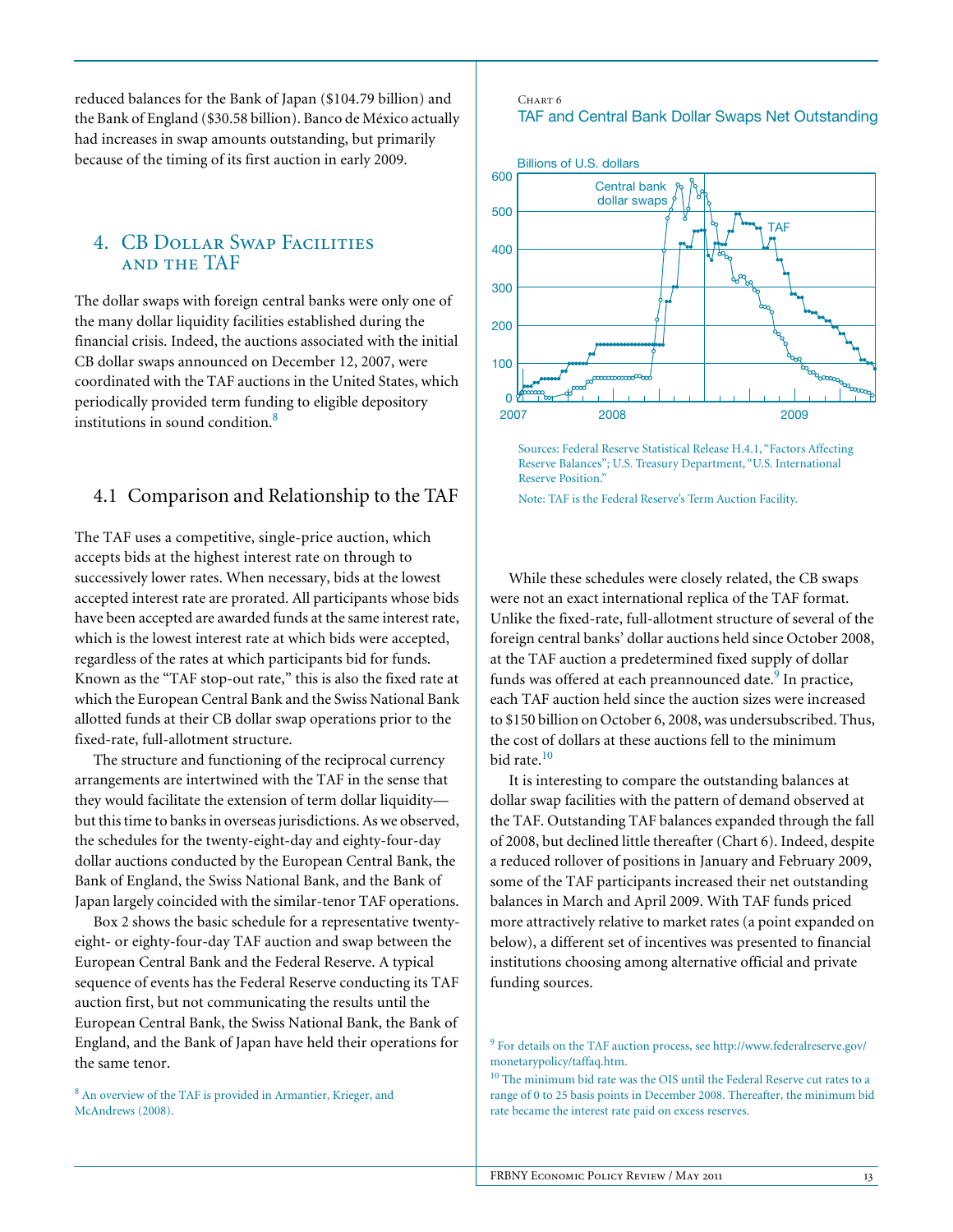| Box 2<br>Monday | A Representative Twenty-Eight-Day or Eighty-Four-Day U.S. Dollar Auction<br>by the Federal Reserve and the European Central Bank |
|-----------------|----------------------------------------------------------------------------------------------------------------------------------|
| 10a.m.          | The Federal Reserve releases the minimum bid rate.                                                                               |
|                 |                                                                                                                                  |
| 11 a.m.         | TAF operation "opens" for bidding.                                                                                               |
| $12:30$ p.m.    | TAF operation "closes" bidding.                                                                                                  |
| $5:00$ p.m.     | The Federal Reserve Bank of New York sends the European Central Bank, the Bank of Japan, the Bank of England,                    |
|                 | and the Swiss National Bank the OIS rate to use in conducting their full-allotment tenders.                                      |
|                 |                                                                                                                                  |
| Tuesday         |                                                                                                                                  |
| $3:45$ a.m.     | Bidding at the European Central Bank closes.                                                                                     |
| $5:00$ a.m.     | The European Central Bank releases the results of operations.                                                                    |
| $10:00$ a.m.    | The Federal Reserve releases TAF results.                                                                                        |

Notes: Times are Eastern Standard. TAF is the Federal Reserve's Term Auction Facility; OIS is the overnight index swap rate.

# 4.2 Direct Costs of Funds across TAF and CB Dollar Swaps

In fall 2007, costs in the short-term funding markets—as reflected, for example, in Libor rates—were historically high relative to the expected path of policy rates as measured by the OIS. When the TAF was introduced in December 2007, dollar liquidity was made available to firms within the United States—including those foreign banking organizations with access to Federal Reserve liquidity facilities—and to some financial institutions abroad that could also access dollars through the European Central Bank or the Swiss National Bank. Various studies of the effectiveness of the TAF (discussed further in Section 5) have pointed to the subsequent and ongoing "normalizing" of the Libor rate as evidence that the TAF and swap facilities were effective in restoring liquidity and confidence in short-term funding markets. $^{11}$  However, both the one-month Libor and the TAF stop-out rates still increased significantly relative to the expected path of policy rates after Lehman's failure in September 2008 (Chart 7).

The cost of collateralized funds provided through the TAF and the CB dollar swap facilities, which initially allotted dollars at the TAF stop-out rate, tracked Libor closely until September 2008. However, the cost of dollars at these two facilities diverged after Lehman's collapse as the auction types and pricing diverged. The TAF rates stopped out substantially below Libor, instead closely following OIS rates, as the available TAF funds were increased shortly after Lehman's bankruptcy.

On October 13, 2008, four foreign central banks introduced the fixed-rate, full-allotment format for their dollar auctions. The evolution of these four central banks' auction prices is shown in Chart 7 as the foreign central bank rate. The change

<sup>11</sup> See, for example, McAndrews, Sarkar, and Wang (2008).

## CHART 7 TAF Stop-Out Rate, One-Month OIS, and One-Month Libor



Sources: Bloomberg (OIS, Libor); Board of Governors of the Federal Reserve System (TAF).

Note: TAF is the Federal Reserve's Term Auction Facility, OIS is the overnight index swap rate, Libor is the London interbank offered rate.

in pricing for these four central banks, to a fixed rate of approximately 100 basis points over OIS, and the decline in TAF stop-out rates made the cost of dollars from these foreign central bank swap facilities available at a higher rate relative to funds at the TAF (Chart 8). In part, the pricing of the fixedrate, full-allotment CB swap programs ensured that the facility was available to meet dollar funding demands without hindering the eventual recovery of liquidity in the private Eurodollar or foreign exchange swap markets. This structure also reinforced the existence of the CB dollar swaps as backstop liquidity facilities.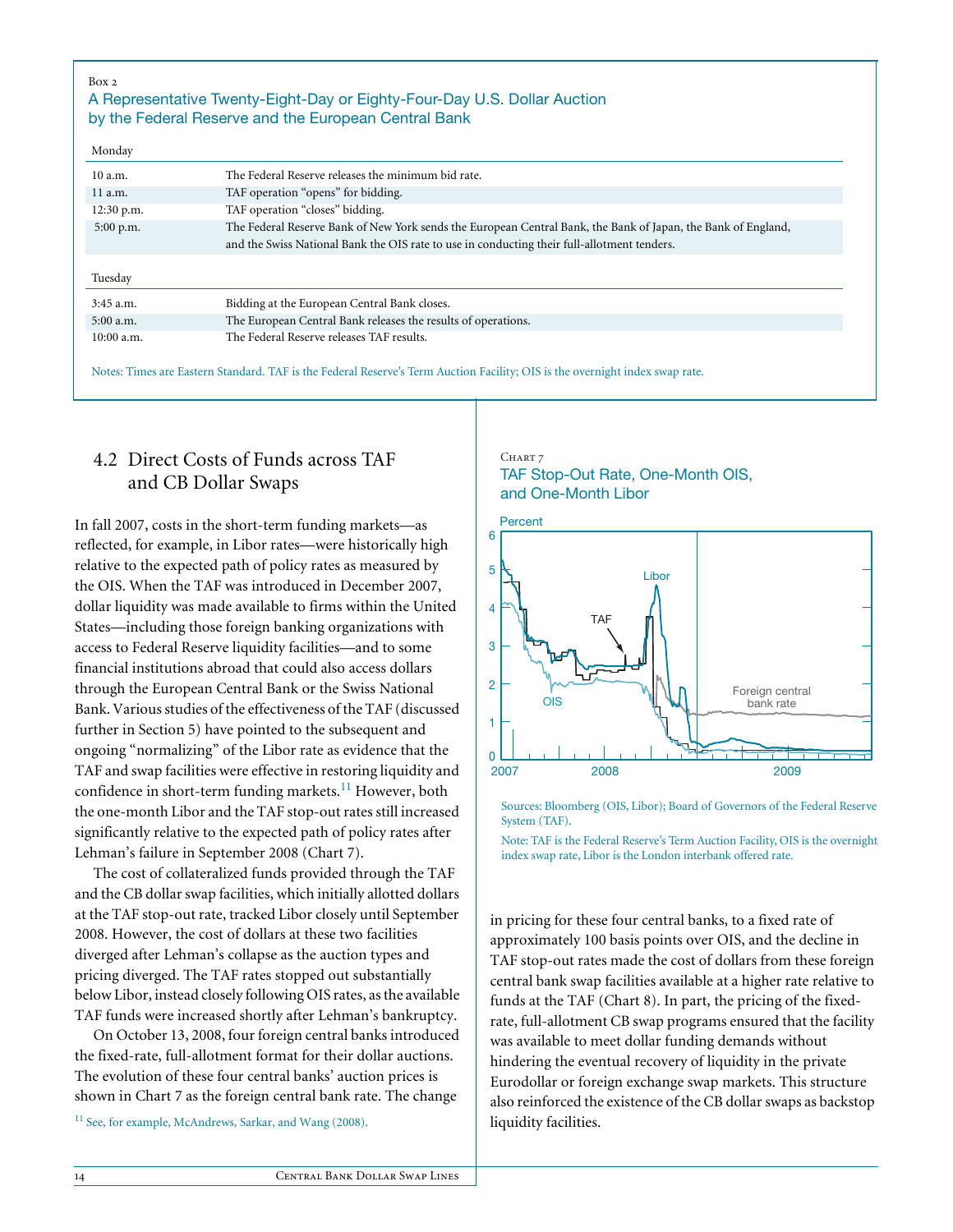



Sources: Bloomberg (OIS); Board of Governors of the Federal Reserve System (TAF).

Notes: TAF is the Federal Reserve's Term Auction Facility, OIS is the overnight index swap rate. Prior to October 13, 2008, the European Central Bank, the Bank of England, the Swiss National Bank, and the Bank of Japan used the TAF stop-out rate and allocated funds to bidders on a prorated basis. After October 13, these banks switched to fixed-rate, full-allotment operations at OIS + 100 basis points.

For some overseas depository institutions, the swap facilities, despite carrying a penalty rate relative to the TAF, remained attractive as long as the cost of funds remained advantageous compared with dollars obtainable in the market. That is, the swap facilities remained attractive to a financial institution as long as its cost of borrowing in the market was more than 100 basis points over OIS. Chart 9 shows the spreads between one- and three-month Eurodollars relative to the fixed rate of approximately  $OIS + 100$  basis points. Negative values indicate when the average cost of private-market dollar funds was less expensive than the funds available through the central bank auction facility.

As we noted, dollars obtained through the TAF and the CB swap dollars were priced comparably to private-market funds as measured by Libor prior to September 2008. Thereafter, the swap funds were considerably less expensive than privatemarket funds during the height of the crisis as the spread between Libor and OIS widened dramatically. However, by this measure, through first-quarter 2009, only three-month funds remained available more cheaply than private-market funds from central bank sources (though they were still more expensive than through the TAF). CB dollar swaps would still be attractive to those depository institutions that had limited or no access to dollars near the Libor fixings. By contrast, the availability of competitively priced TAF funds continued to keep demand for dollars directly from the Federal Reserve higher and steadier. Private-market costs of dollars as measured by Libor were higher than TAF costs.

#### Chart 9

Eurodollar Rates Less Dollar Swap Fixed Rate of OIS



Source: Bloomberg (U.S. dollar offshore deposit rate, OIS). Notes: OIS is the overnight index swap rate. The three-month operation was introduced July 30, 2008.

# 4.3 Indirect Costs Associated with Collateral Requirements<sup>12</sup>

Availability of eligible collateral and the "haircuts" on different types of collateral influenced the effective cost of funds and dollar demand at the respective dollar facilities. For example, there were additional haircuts for foreign exchange risks when banks pledged non-dollar-denominated collateral at a foreign central bank, adding to the cost of borrowing dollars. These collateral requirements in the United States and abroad could have impinged on the choice of where to access dollars—for example, from foreign central banks or the TAF. Access to the TAF, however, would be permitted only if a foreign-owned bank had an eligible affiliate in the United States.<sup>13</sup>

The availability of eligible collateral can be a constraint on foreign participation in the TAF. In order to participate in the TAF, a credit institution could pledge assets located in the United States, or assets located in an International Central Securities Depository (ICSD), such as Euroclear Bank (Belgium) and Clearstream Banking Luxembourg.

However, a number of factors limit the availability of eligible collateral located in the United States as well as in

<sup>&</sup>lt;sup>12</sup> The authors thank Sergio Grittini of the European Central Bank for insightful contributions to this section.

<sup>&</sup>lt;sup>13</sup> As noted by the Bank for International Settlements (2008), several central banks during the crisis widened, either temporarily or permanently, the range of eligible collateral—and, in some cases, counterparties—in order to facilitate an effective distribution of central bank funds. The BIS Committee on Payment and Settlement Systems also explores the arrangements through which alternative central banks accept foreign collateral (Bank for International Settlements 2006).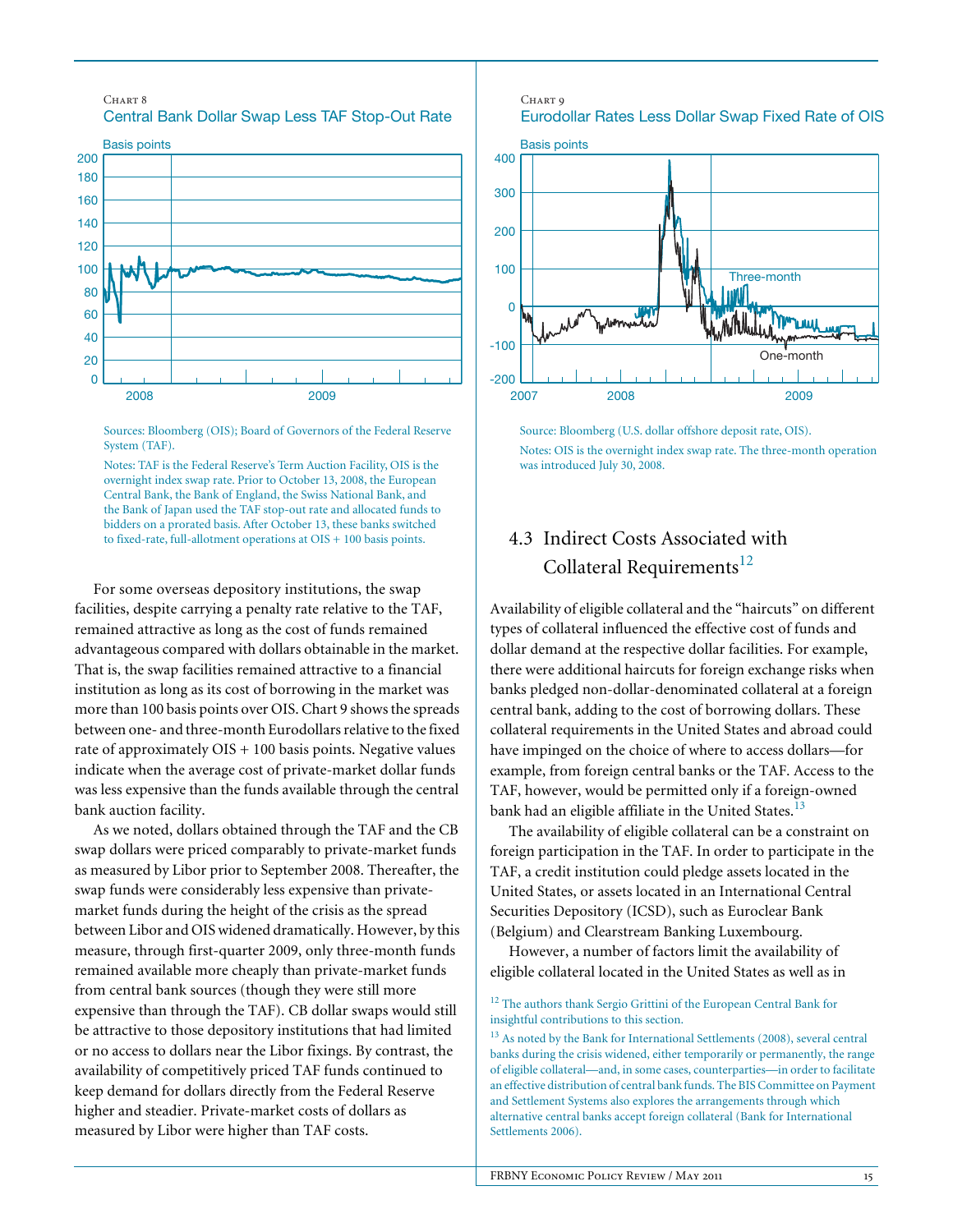Europe, possibly constraining foreign participation in the TAF. Some foreign banks' portfolios of Federal Reserve–eligible assets located in the United States were relatively small. Moreover, prudent liquidity management practices for some banks require that part of those assets be left unencumbered to enable access to the discount window on short notice and to enhance the bank's rating.

 In addition, the Federal Reserve applies stringent eligibility criteria that limit the pool of assets located in the ICSDs. Specifically, the eligible assets included foreign government debt, German Jumbo Pfandbriefe, international agency debt, foreign government agency debt, municipal bonds, and corporate bonds. Asset-backed securities and bank loans were not eligible as collateral for the TAF when they were located in Europe, but were eligible when they were located in the United States.

Furthermore, non-dollar-denominated instruments must have a market price from a recognized pricing source and a AAA rating; the exception is government debt, for which the rating threshold is lower (Standard and Poor's BBB- and Moody's Baa3). Finally, as with assets located in the United States, not all eligible assets located in Europe could be used to participate in the TAF, given the need to leave a portion unencumbered or available for other purposes (for example, for participating in the Eurosystem's euro-providing operations). $^{14}$ 

In addition, a U.S.-based entity of a foreign banking group participating in the TAF could be different from the entity that owns the assets deposited in the ICSDs (for example, European Union–based). Meeting collateral requirements of the TAF would require one entity to transfer the ownership title on the assets to the other entity through an intragroup transaction (for example, a repo or a bond lending operation). Moreover, considering the potentially small amount of eligible and usable assets located in the two ICSDs, some foreign banks reportedly decided not to invest resources to address these legal and organizational issues and thus were unable to use the eligible assets deposited in the ICSDs.

Haircuts also affect the relative attractiveness of facilities. Different haircuts apply to collateral accepted by the Federal Reserve and the European Central Bank. For comparison purposes, we focus on the subset of assets eligible in both operations. Assets located in the United States were not eligible to be pledged at the operations carried out by the European Central Bank, because the latter requires that the assets be deposited or registered (issued) in the European Economic Area<sup>15</sup> and held and settled in the euro area. In contrast, most

<sup>14</sup> Foreign-owned but globally oriented banks reported that legal and operational issues could hinder the use of eligible assets deposited with the ICSDs. In particular, the one-off legal preparatory work that is needed to pledge these assets in the TAF could have initially delayed foreign banks' participation in the facility.

of the assets in the ICSDs that are eligible to be used as collateral in the TAF are also eligible for the European Central Bank dollar facility.

The lendable value for these assets differs according to the central bank to which they are pledged. In particular, the lendable value for a given amount of euro-denominated assets located in an ICSD was typically *higher* in the twenty-eight-day TAF than in any European Central Bank dollar auction. This was mainly because, compared with the Federal Reserve, the European Central Bank applied significantly higher additional initial margins to account for foreign exchange rate risk as part of its risk management framework. Specifically, the European Central Bank's additional haircuts were 10, 12, 17, and 20 percent for dollar operations with durations of one, seven, twenty-eight, and eighty-four days, respectively, whereas the Federal Reserve's additional FX haircuts ranged from 2 percent to 5 percent, according to the residual maturity of the debt instruments.  $^{16}$ As a result, there were two margins for haircuts: margins based on the security type and an additional margin if the collateral was denominated in foreign currency.

The relationship between lendable values in the TAF and the ECB dollar facility changed when eighty-four-day funds were considered. In fact, a bank would be able to borrow more against euro-denominated assets located in an ICSD in the eighty-four-day ECB dollar auctions than in the TAF. This can occur because, on July 30, 2008, the Federal Reserve introduced an additional collateral requirement for advances of more than twenty-eight days. Under this requirement, the total amount of term primary credit and TAF credit with original or remaining term to maturity exceeding twenty-eight days could not exceed 75 percent of the lendable value of an individual depository institution's available collateral.<sup>17</sup>

All else equal, the differences in the haircut regimes reinforced the relative attractiveness of the twenty-eight-day TAF compared with the ECB dollar auctions while lowering the relative attractiveness of the eighty-four-day TAF compared with the ECB dollar auctions. The haircut differences across

<sup>16</sup> For example, the lendable value for euro-denominated foreign government debt located in an ICSD at a twenty-eight-day TAF was between 85 percent and 92 percent of the asset's market value, depending on the residual maturity of the debt instrument. The lendable value of the same instrument at the ECB dollar auction was instead between 76 percent and 83 percent of the asset's market value, depending on the structure of the debt instrument (fixed or zerocoupon) and its residual maturity. The lendable value of euro-denominated German Jumbo Pfandbriefe (another relevant asset class) at a twenty-eight-day TAF was between 85 percent and 92 percent of the asset's market value, depending on the residual maturity, while the corresponding values at the ECB dollar auction were between 73 percent and 82 percent.

<sup>17</sup> For example, this additional collateral requirement lowered the lendable value for euro-denominated foreign government debt and German Jumbo Pfandbriefe located in an ICSD at an eighty-four-day TAF to between 64 percent and 69 percent of the asset's market value, depending on the residual maturity of the debt instrument.

<sup>&</sup>lt;sup>15</sup> The European Economic Area includes the twenty-seven member states of the European Union and Iceland, Liechtenstein, and Norway.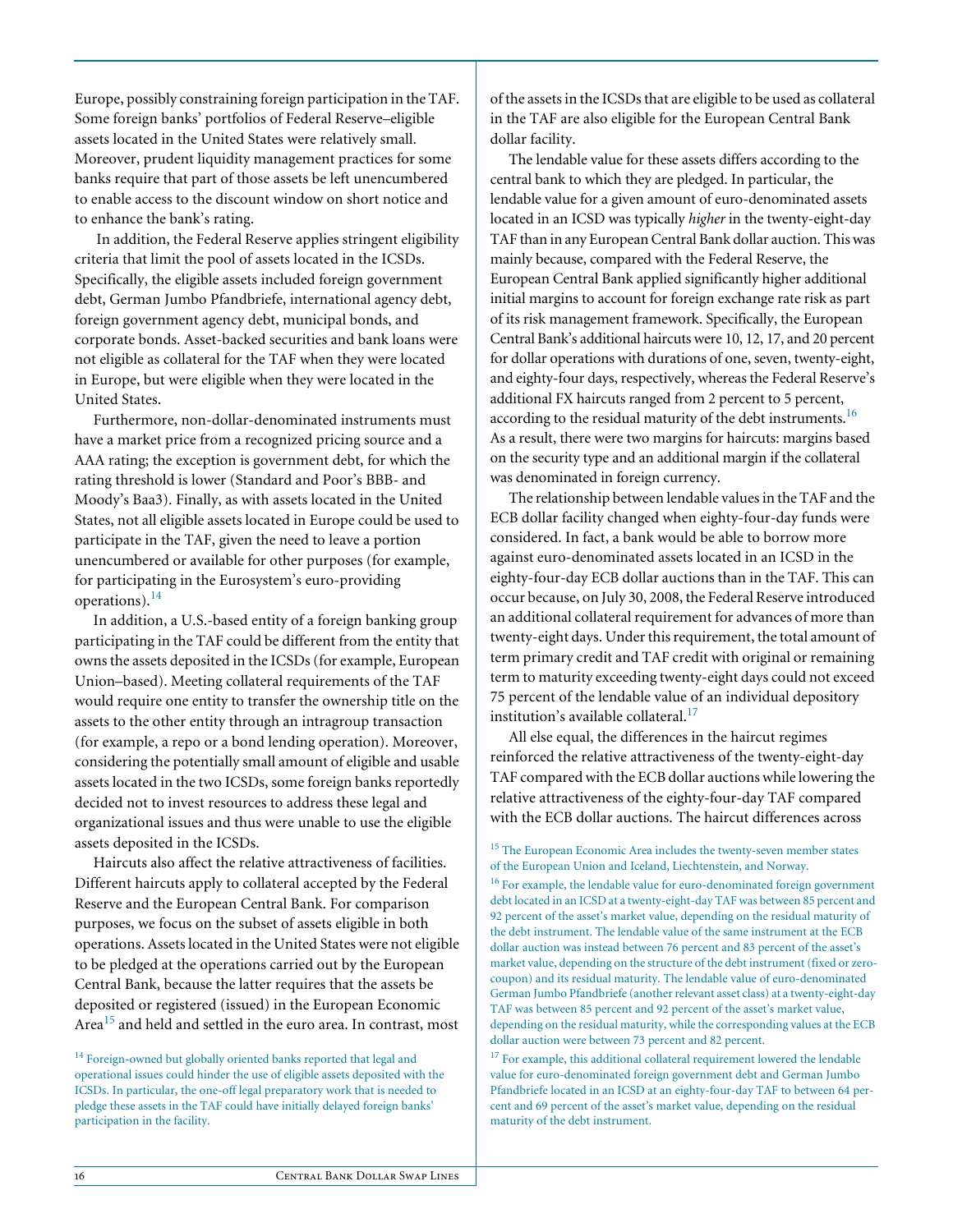#### Box 3 Collateral and Haircuts at Dollar Auctions by the Federal Reserve and the European Central Bank

- Define  $h^{FRS}$  and  $h^{ECB}$  as the haircuts on comparable collateral, as applied by the Federal Reserve and the European Central Bank (ECB).
- Define  $r^{TAF}$  and  $r^{ECB}$  as the cost of funds at the Federal Reserve's Term Auction Facility (TAF) and the ECB's dollar swap facility.
- Define  $r^m$  as the market rate on uncollateralized funds. For a bank with \$1 of eligible collateral, the cost of borrowing \$1 is—

at the TAF:  $(1 - h^{FRS}) * r^{TAF} + h^{FRS} * r^m$ ; at the ECB dollar swap facility:  $(1 - h^{ECB}) * r^{ECB} + h^{ECB} * r^m$ .

The total cost of \$1 borrowed at the TAF is below the cost at the European Central Bank provided that  $(1 - h^{FRS})$  \*  $r^{TAF} + h^{FRS}$  \*  $r^m < (1 - h^{ECB})$  \*  $r^{ECB} + h^{ECB}$  \*  $r^m$ .

Example: Assume  $h^{FRS} = 0.36$ ,  $h^{ECB} = 0.24$ . The inequality that must be satisfied for the TAF to be less costly than the ECB funds becomes  $r^m < 6.33 r^{ECB} - 5.33 r^{TAF}$ .

On May 11, 2009, with  $r^{ECB} = OIS + 100 = 1.197$  and  $r^{TAF} = 0.25$ ,  $r^{m} < 6.3$  percent.

assets can be viewed in terms of a supplemental interest rate differential favoring the TAF. If the lendable value for an asset was 64 percent at the TAF and 76 percent at the ECB dollar auction (as it is for foreign government bonds in eighty-fourday operations), in May 2009 a bank would have found it profitable to borrow at the ECB dollar auction at OIS + 100 basis points instead of at the TAF at 0.25 percent only if its private-market funding costs were more than 6.3 percentage points (Box 3). The facilities complement each other, with collateral a necessary but not necessarily exclusive determinant of the location of facilities used for supplementing liquidity.

## 5. Effects of CB Swaps on Dollar Funding Markets

The implementation and expansion of the swap lines between the Federal Reserve and the various foreign central banks significantly ameliorated the cost of dollars shown in the Libor-OIS spread and the FX basis spread, even if these costs remained elevated by historical measures.<sup>18</sup> In this section, we consider evidence from our discussions with market participants, from data on the cost of funds to different market segments, and from formal econometric studies.

<sup>18</sup> The Federal Reserve established other facilities in addition to the TAF to address the freezing of money markets, including the Commercial Paper Funding Facility and the Asset-Backed Commercial Paper Money Market Mutual Fund Liquidity Facility. Meanwhile, the U.S. Department of the Treasury implemented the Temporary Guarantee Program for Money Market Funds and the Temporary Liquidity Guarantee Program. Similar efforts were undertaken globally by fiscal and monetary authorities.

## 5.1 Discussions with Market Participants

Liquidity conditions in the FX swap market improved considerably following the height of market stresses in late 2008. At that point, the FX basis spread narrowed from its widest level. By late spring 2009, bid-ask spreads for both euro/ dollar and dollar/yen FX forwards had converged toward more typical levels, although trade sizes remained a fraction of the typical precrisis trade size.

Dealers, brokers, and bank treasurers attributed these improvements to several factors. First, the demand for dollar funding diminished as foreign banks continued to write down many of their dollar-denominated credit-related assets, reducing the value of assets that needed funding. Second, the biggest suppliers of dollars in FX swaps (mostly large U.S. banks) began to grow more comfortable with their access to dollars, which increased their willingness to supply foreign banks with dollars in exchange for foreign currency. Third, global financial institutions became more conservative in their liquidity management practices—partly in anticipation of tighter regulation, which may have reduced their reliance on short-term cross-currency funding. These observations were consistent with anecdotal reports that the overall volume of activity in the FX swap market remained well below precrisis levels. Despite the significant improvement, liquidity conditions in the FX swap market remained notably impaired by historical measures through spring 2009.

Similarly, conditions in the Eurodollar market showed nascent signs of improvement beginning at the end of December 2008 after increases in the authorized sizes of the Federal Reserve's TAF and the CB swap lines. These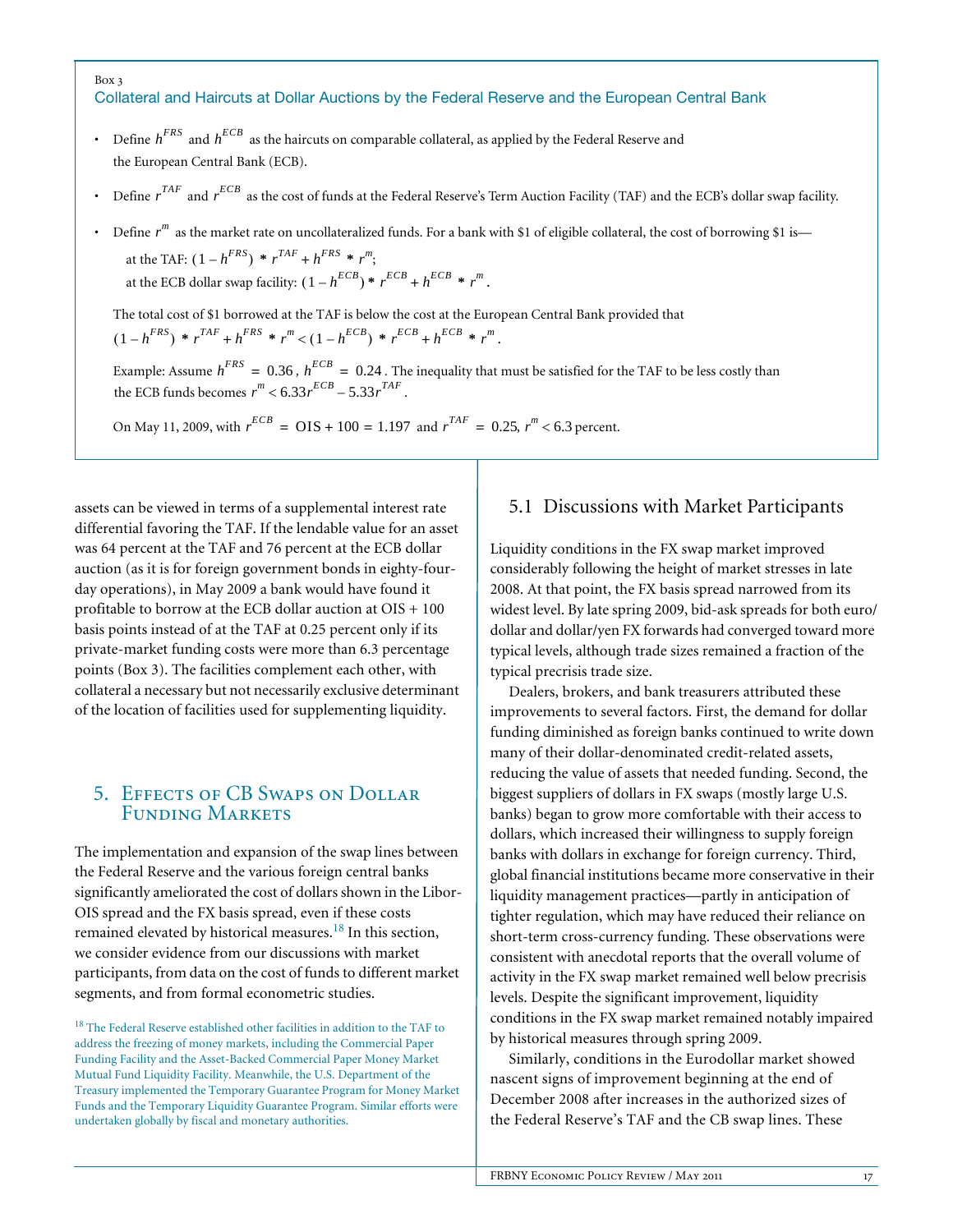improvements continued until a renewed sense of concern in the financial sector emerged early in 2009. However, spillovers to the dollar funding markets were more limited given the existence of a strong backstop provided by the CB dollar swaps. After early March 2009, the process of "normalization" continued almost uninterrupted. The entire Libor curve shifted lower and flattened, as the three-month Libor-OIS spread narrowed to levels prevailing before the Lehman bankruptcy. Market participants also reported increasing activity in tenors beyond one month, a sign of significant improvement from late 2008.

Expectations of future market conditions also improved. The expected three-month Libor-OIS spread (as reflected in the spread between forward rate agreements and forward OIS rates) narrowed significantly, the rates implied in the 2009 and 2010 Eurodollar futures contracts declined significantly, and the implied rates for three-month Libor fixings fell below 1 percent for all contracts through June 2010.

## 5.2 Econometric Analyses

In this section, we interpret the econometric evidence exploring the role of the TAF and the CB swaps in bringing down the cost of funds, especially when dollar liquidity conditions were at their most stressed. Formal econometric testing has identified some of the effects of the TAF and the CB dollar swaps on market liquidity. In general, these studies begin with high-frequency data (generally daily) on financial market indicators—for example, Libor-OIS spreads or FX basis swaps—and consider the effects of announcements and actual auction events. "Effectiveness" is generally interpreted as a statistically significant and persistent decline in the cost of funds. Another area of research considers the relationship between the CB swaps and the impact on conditions in the last four markets—Brazil, Mexico, Korea, and Singapore—to be added to dollar swaps with the Federal Reserve.

Initial studies of the liquidity facilities' consequences focused primarily on the TAF, and the CB dollar swaps were treated as a related arm of the liquidity facilities. Mishkin (2008) originally argued that the TAF "may have had significant beneficial effects on financial markets," but this claim was met with skepticism by Taylor and Williams (2009), who focused on the effects of the facilities introduced in the first phase of the crisis, specifically the period from August 9, 2007, through March 20, 2008. Taylor and Williams concluded that the TAF auctions (seven in their sample) had no effect in reducing the three-month Libor-OIS spread.<sup>19</sup>

In a comprehensive study of the early response to the crisis, McAndrews, Sarkar, and Wang (2008) use more of an eventstudy methodology, as in Taylor and Williams (2009). They

explore a broader events panel that includes TAF as well as CB swap announcement dates and auction dates. Also using the three-month Libor-over-OIS spread, with the dependent variable being *changes* and not the (potentially nonstationary) level of the spread, McAndrews, Sarkar, and Wang find that TAF announcements as well as actual TAF operations significantly reduced spreads. Noteworthy for our discussion of the central bank swap facilities is that these researchers distinguish between domestic TAF and international (swap facility) announcements in econometric exercises. The announcements along the international dimension of the liquidity facilities are the dominant drivers of the overall announcement effects, both quantitatively and in terms of statistical significance. $20$ 

Baba and Packer (2009) and Aizenman and Pasricha (2009) also focus directly on the dollar swap facilities. Baba and Packer provide extensive details on the U.S. dollar auctions by the European Central Bank, the Swiss National Bank, and the Bank of England in the period between September 2007 and October 2008. In addition to examining Libor-OIS spreads, they examine daily data for three FX swap pairs over the periods from August 2007 through September 2008 and from September 2008 through January 2009. The econometric analysis focuses on whether the CB swaps affected counterparty-specific risks and had a common-effects component across all three FX swap bases.

As in McAndrews, Sarkar, and Wang (2008), Baba and Packer distinguish between announcement effects and the actual auctions' effects. The effects of the actual auctions are mixed and contingent on the maturities of funds supplied at the auctions. Announcements about the auctions are permitted to differ, by time period, in their effects on financial variables.

19 Further, Taylor and Williams (2009) use the *level* of (not the *changes* in) the Libor-OIS spread as the dependent variable in regressions, biasing the results against finding a TAF effect. The period examined covers only the early stages of the TAF (announced December 12, 2007) and dollar swaps with the European Central Bank and the Swiss National Bank (see Table 1). The variable of interest in the econometric work is the spread between the three-month Libor and the Fed's overnight federal funds rate target. Other authors, such as Wu (2008) and McAndrews, Sarkar, and Wang (2008), take issue with the identification strategy of Taylor and Williams, noting, for example, that the study omits the effects on spreads of facility announcements, considers only the actual auction events, and was performed on the level of the spreads—not the changes in spreads. In Wu (2008), the econometric strategy is to examine separately the TAF's effects on relieving financial institutions' liquidity concerns and on reducing the counterparty risk premiums, and then to quantify the overall effects on strains in the interbank money market. Wu's econometric specification assumes that the Libor-OIS spread would be permanently moved by the introduction of the TAF (with a dummy variable introduced equal to 1 for days since December 12, 2007, the first TAF announcement date), concluding that the TAF significantly reduced the Libor-OIS spread.

 $^{20}$  Meyer and Sack (2008) and Deutsche Bank (2009) likewise find that TAF announcements and auctions reduce the Libor-OIS spread for a number of different specifications of the credit risk and VIX (Chicago Board Options Exchange Volatility Index) measures, although without the distinctions between domestic and international facility announcements.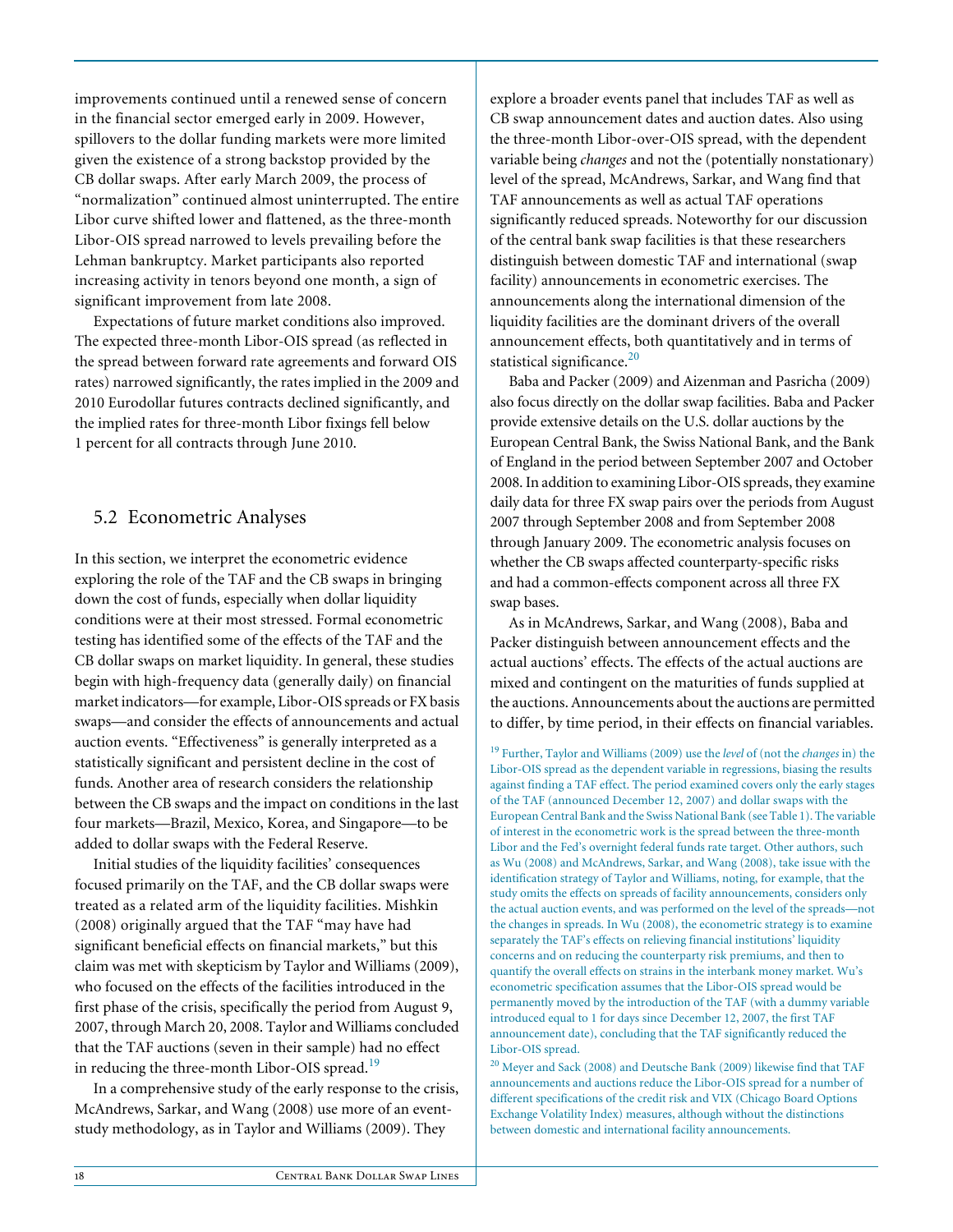The CB dollar auction variables reduce both the level and volatility of all the spreads in the period after Lehman's failure, but mainly serve to reduce volatility in the period prior to the bankruptcy.

The analysis by Aizenman and Pasricha (2009) reaches more mixed conclusions about the effects of the announcements of the Federal Reserve's swap arrangements with the central banks of Brazil, Korea, Mexico, and Singapore. The authors treat these countries as being in a special emerging-markets group that had swap arrangements with the United States. They find that the credit default swap (CDS) spreads of these countries fell at the time the CB swap facilities were announced, but so did the CDS spreads of other emerging-market countries. Indeed, the spreads of most emerging markets had started to decline even before the CB swap arrangements were announced. Exchange rates responded significantly for the currencies of the countries with these arrangements, on average appreciating when nonswap countries' currencies depreciated, though these effects were subsequently reversed.

The general tenor of these few empirical studies of CB dollar swaps supports a role for the dollar swap facilities in influencing financial markets. This role was achieved through some combination of announcement effects and the actual operations' effects. However, it is important to point out that definitive statements about the consequences of any specific CB dollar swap operation, announcement, or facility remain difficult to quantify. The measured effects may have been short term and not measurably persistent.

This type of result and critique is common to empirical studies that examine the effects of news on high-frequency data. Thus, tests of long-term consequences are notoriously difficult to conduct in light of the highly volatile conditions and the many changes in facilities and operations over the life of the swap facilities. Indeed, Baba and Packer (2009) acknowledge similar difficulties in evaluation, noting that "these measures were widely welcomed by market participants and credited with alleviating funding pressures in term funding markets. However, the increase in the dollar swap lines to unlimited amounts occurred shortly after the adoption of many other measures by the authorities to stabilize the financial system by reducing counterparty credit and liquidity risks . . . with the combination of the [range of] measures . . . likely important in alleviating funding pressures on non-U.S. banks in particular."

Benchmarks for what might have occurred in the absence of the facility are speculative by definition. Overall, though, the balance of market perceptions and the carefully implemented empirical studies suggest that the central bank reciprocal swap arrangements were a highly welcome and useful response to the dollar funding shortages in international markets.

## 6. Conclusion

This paper has reviewed the evolution of the reciprocal currency arrangements, or dollar swap facilities, that the Federal Reserve established with various foreign central banks in 2007 and 2008 and exited in February 2010. In brief, the performance of the CB swap facilities is intertwined with the pricing and functioning of TAF auctions, which were another means of providing dollar liquidity to banks. Both the TAF and the dollar swap facilities have been effective in reducing dollar funding costs to domestic and foreign firms and have been viewed as successful backstop facilities for depository institutions.

It is worth noting that while we have focused exclusively on the Federal Reserve dollar swaps with foreign central banks, this type of facility has been implemented by other networks of European and Asian monetary authorities, including the ASEAN group's Chiang Mai initiative.<sup>21</sup> The global network of swap facilities targeted widespread dysfunction across markets, as central banks extended loans against the collateral provided by their constituent financial institutions.

Empirical studies have pointed to the particular role played by the international facilities in influencing financial markets. The large expansion of the Federal Reserve's balance sheet that was associated with the CB dollar swaps in fourth-quarter 2008 occurred as global banks demanded term funding to cover potential year-end shortages. These positions unwound significantly in first-quarter 2009 as outstanding balances matured and were not rolled over, and they continued to decline during 2009. Availability of dollars to foreign banks was associated with credit tiering across these institutions that persisted, even if less severely, well into 2009.

In crisis periods, broad market dysfunction is often accompanied by significant credit tiering across financial firms. Such tiering can persist for some time after the need for broad liquidity provision has receded. As a crisis abates, a key challenge for policymakers is to identify when the use of liquidity support becomes concentrated among "adversely selected" institutions that might continue to rely on the liquidity facilities. The use of penalty rates in pricing these liquidity operations can assist in making such judgments because penalty rates create economic incentives for participants to exit these programs as the cost of market-based sources of funds returns to more normal levels.

 Overall, we conclude that currency swap facilities, beyond their more traditional use in foreign exchange policy, have been an important part of the central bank toolbox for managing and resolving financial crises.

21 Details are provided in McGuire and von Peter (2009b, Figure 7).